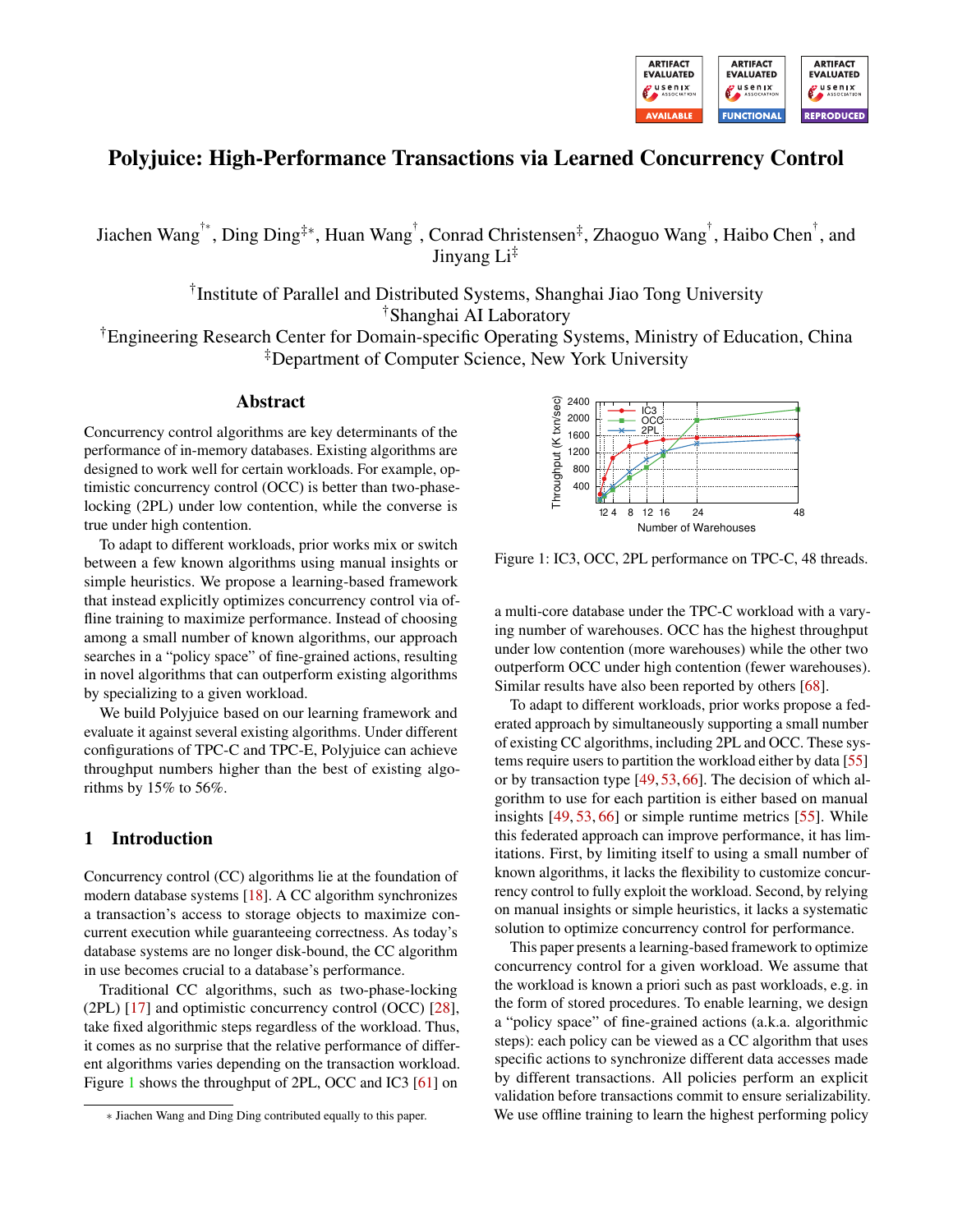for a given workload. This framework is expressive: it can learn new CC algorithms as well as existing ones. It also allows explicit optimization for performance via systematic searches of the policy space.

We have realized the design for learned concurrency control in a system called Polyjuice for multi-core in-memory databases. The core technical challenge of Polyjuice is to design the policy space. Inspired by reinforcement learning, we view each policy as a function that maps each state (i.e., the execution context of a data access) to actions that control the interleavings of accesses made by concurrent transactions. In Polyjuice, the state specifies what type of transaction is being used and which of its accesses are under execution. The actions support multiple ways of interleaving control, including deciding which data version to read, whether to expose an uncommitted write, how long to wait before access, and whether to perform early validation before commit.

Polyjuice represents each policy using a table: the rows correspond to different states and the columns correspond to different kinds of actions. Polyjuice uses evolutionary algorithm based training to search the policy space for the policy that has the highest commit throughput for a given workload.

We train and evaluate Polyjuice's performance on microbenchmarks, TPC-C and TPC-E, and compare with existing algorithms, including Silo [\[57\]](#page-16-5)(OCC), 2PL, Tebaldi [\[53\]](#page-16-3), CormCC [\[55\]](#page-16-2) and IC3 [\[61\]](#page-16-0). Our experiments show that, for TPC-C and TPC-E with moderate to high contention, Polyjuice can find a CC policy whose throughput is better than the best of existing algorithms by 15% to 56%. Detailed analysis shows that Polyjuice can learn an interesting policy that is different than any of the existing algorithms to exploit the workload in subtle ways $(\frac{57.3}{7})$ . For workloads with almost no contention, Polyjuice learns the same policy as OCC and incurs 8% slowdown due to its implementation overhead.

As Polyjuice requires offline training, it is not suitable for dynamic workloads that can change rapidly and unpredictably. However, our analysis of an e-commerce website trace shows that real-world workloads are fairly predictable in terms of its peak hour workload characteristics including the likelihood of conflict. This suggests that it is practical to use Polyjuice to optimize a database's peak performance by training on traces of recently observed peak workloads.

In summary, our paper makes the follow contributions:

- We present the first framework to learn concurrency control using a policy space of fine-grained actions.
- We design Polyjuice's policy space according to the framework so that it can encode a variety of existing CC algorithms while allowing the exploration of new ones.
- We show that Polyjuice's policy, represented as a table, can be optimized simply using an evolutionary algorithm.
- Even for the heavily-studied TPC-C benchmarks, Polyjuice can find interesting and novel policies not seen in existing algorithms to improve transaction throughput under moderate to high contention.

### 2 Background and Motivation

Existing works have realized the inadequacy of using one fixed concurrency control algorithm for different workloads. For the solution, they propose a federated approach of mixing a few (typically 2 or 3) known CC algorithms [\[53,](#page-16-3) [55,](#page-16-2) [60,](#page-16-6) [66\]](#page-16-4). In this section, we discuss the limitations of this federated approach and motivate the need for a more expressive learningbased approach.

The federated approach of adapting CC to a workload is characterized by its *coarse-grained* way of mixing different algorithms. Specifically, this approach coarsely partitions the workload. The same CC algorithm is used within a workload partition, while a different algorithm may be used for a different partition. Two ways of partitioning can be found in existing work. CormCC [\[55\]](#page-16-2) partitions by data: all accesses to data in the same partition use the same CC algorithm. Tebaldi [\[53\]](#page-16-3) and Callas [\[66\]](#page-16-4) group (a.k.a. partition) transactions by types: all transactions belonging to the same group (a.k.a. partition) use the same CC for all their data accesses.

The coarse-grained way of mixing CC algorithms is limited in its ability to fully exploit workload characteristics for performance. For example, with CormCC, if transactions *T* and  $T'$  both only access data within the same partition, they would synchronize all of their accesses using the same CC algorithm. Similarly for Tebaldi and Callas, if transactions  $T$  and  $T'$  are of the same type, they would always use the same CC algorithm. This is not optimal: if different data accesses of  $T$  and  $T'$  have different contention characteristics, they may be better served by different methods for controlling concurrency.

A second limitation of existing federated CC work is their reliance on manual insights to partition the workload or to determine which CC algorithm to use for each partition. Callas and Tebaldi manually assign transactions to groups and choose a specific CC algorithm for each group. CormCC partitions the TPC-C workload by warehouse based on manual insights and uses simple runtime statistics (e.g. read/write ratio) to decide which CC algorithm to use for each partition.

Our approach. We aim to optimize CC for a given workload in a *fine-grained* way using a learning-based approach. Instead of partitioning the workload and using a single CC algorithm for all data accesses within the partition, we propose to allow each data access to use one of many different fine-grained "actions" to mediate potentially conflicting accesses. When deciding what action(s) to take to maximize performance, we are not concerned with correctness; instead, we rely on a separate validation mechanism to abort non-serializable transactions. As fine-grained actions lead to exponentially many choices for a given workload, it is impossible to rely on manual insights to choose the best action(s). A more practical solution is to use a learning-based approach to explicitly optimize the choice of actions for the given workload.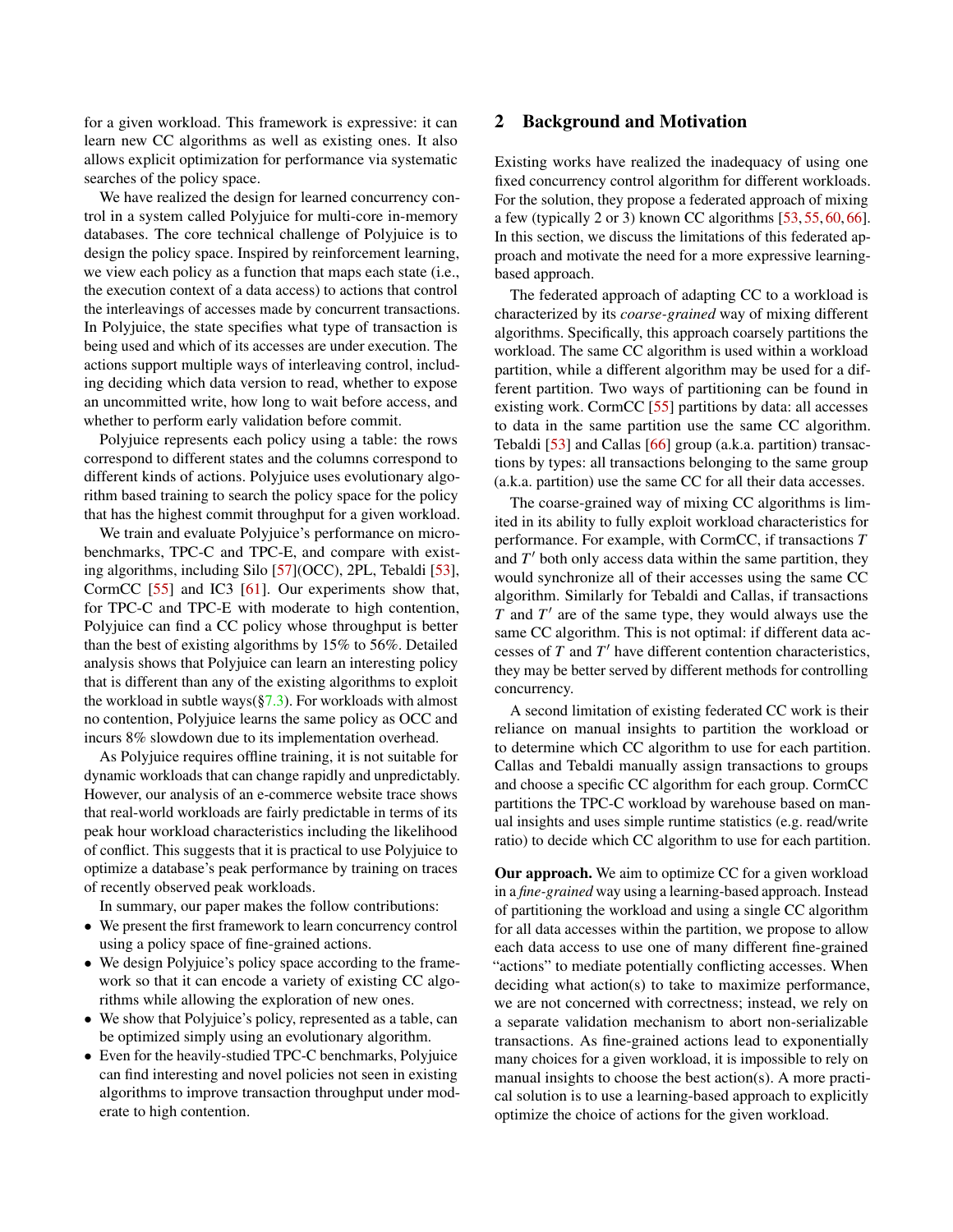The main challenge of our approach is to design the learning framework with fine-grained actions for concurrency control. Ideally, the framework should be expressive enough to encode most existing CC algorithms and to allow the synthesis of new ones. In the next section, we discuss how to design such a learning framework.

### <span id="page-2-0"></span>3 Learning Concurrency Control

In this section, we examine how to frame concurrency control as a fine-grained learning task.

System settings. Our target setting is an in-memory database running on a single multi-core machine. We assume the kinds of transaction to be run on the database are known a priori, e.g. in the form of stored procedures. A number of existing work also exploit a known-workload in designing CC algorithms [\[41,](#page-15-2) [61,](#page-16-0) [66\]](#page-16-4). Our work focuses on learning concurrency control for read-write transactions, and reuses existing mechanisms to support logging and snapshot-based read-only transactions [\[57\]](#page-16-5). Although our learning framework is general enough to represent multi-version concurrency control (MVCC), our later system design does not support it because existing snapshot-based read-only transactions can already capture much of MVCC's performance benefits.

### 3.1 The learning framework

Our framework for learning concurrency control is inspired by reinforcement learning (RL). As one of the major branches of machine learning, RL involves learning how to interact with an environment to maximize a numerical reward. The key ingredients in RL are: a *policy* that maps perceived states of the environment to actions to be taken when those states are reached, a *reward* signal that defines the optimization goal, and the *environment* under which the learning system operates. In our context, the policy corresponds to the CC algorithm; the reward corresponds to some performance metric to be maximized; the environment captures the transaction workload and system setup under which the CC operates.

It is straightforward to decide on the optimization objective (a.k.a. reward). In this work, we use transaction throughput. Compared to latency or abort rate, transaction throughput is widely used as the key end-to-end performance metric for in-memory databases.

It is non-trivial to design a "policy space" to represent various CC algorithms. At a high level, a CC algorithm executes a transaction by controlling how its data access can interleave with potentially conflicting accesses from other concurrent transactions. As mentioned previously, we do not attempt to learn how to guarantee correctness. Instead, a learned CC algorithm always invokes a manually-designed validation procedure as part of transaction commit to ensure serializability. What we do learn is a policy that determines what actions to

take in order to maximize performance for a given workload. A good CC policy balances how long transactions execute vs. how likely transactions are aborted, resulting in a high reward, as measured by how many transactions successfully commit per second. Aside from the CC policy, how long a database backs off before retrying an aborted transaction can also affect the performance. We separate the backoff policy from the CC policy, and this section focuses on the latter.

The policy space of concurrency control. Taking a page from reinforcement learning, we represent the policy as a mapping from some state of execution to a specific action to take upon encountering that state. Taking different actions in different states allows us to specialize a CC algorithm to optimize for a given workload. Thus, the state space should include information that is necessary to distinguish circumstances that require different actions, e.g. the type of transaction that is making the access, the type of access etc. In a later section  $(\S 4.2)$ , we provide a concrete design of the state space. In the rest of this section, we focus on designing the action space.

Ideally, the action space should encompass a set of finegrained actions that can be mixed and matched to represent many different CC algorithms. These actions can be classified into two categories: 1) actions that control how the data access of concurrent transactions can interleave during transaction execution, and 2) actions that control when and how to perform validation in order to detect whether an executed transaction has violated serializability. Next, we discuss the spectrum of actions available to use in each of the two categories.

Available actions for interleaving control. These actions mediate potentially conflicting data accesses, thereby affecting the set of dependencies that arise among concurrent transactions. There are 3 types of dependencies: write-write  $\overset{ww}{\longrightarrow}$ (a.k.a. write dependency), write-read  $\stackrel{wr}{\longrightarrow}$  (a.k.a. read dependency), or read-write <sup>*rw*</sup>→ (a.k.a. anti-dependency) [\[1\]](#page-13-0). What are the knobs of control that can affect these dependencies?

To discover these knobs in their full generality, let us assume a hypothetical yet still practical database design that keeps track of each read and write access of transactions in a per-object access list, similar to the approach taken in [\[42,](#page-15-3)[61\]](#page-16-0). As a transaction *T* performs data accesses, it may insert its reads/writes to the corresponding per-object access lists while also updating  $T_{dep}$ , the set of transactions that  $T$  becomes dependent on. Using this flexible way of tracking dependencies enables a wide range of design choices for interleaving control, as we will see next.

When executing transaction *T*, a CC algorithm has the following action choices:

- *Read control*. There are two dimensions to these actions:
	- 1. *Wait*. This can let some dependent transaction  $T' \in$ *Tdep* perform its conflicting write earlier than *T*'s read,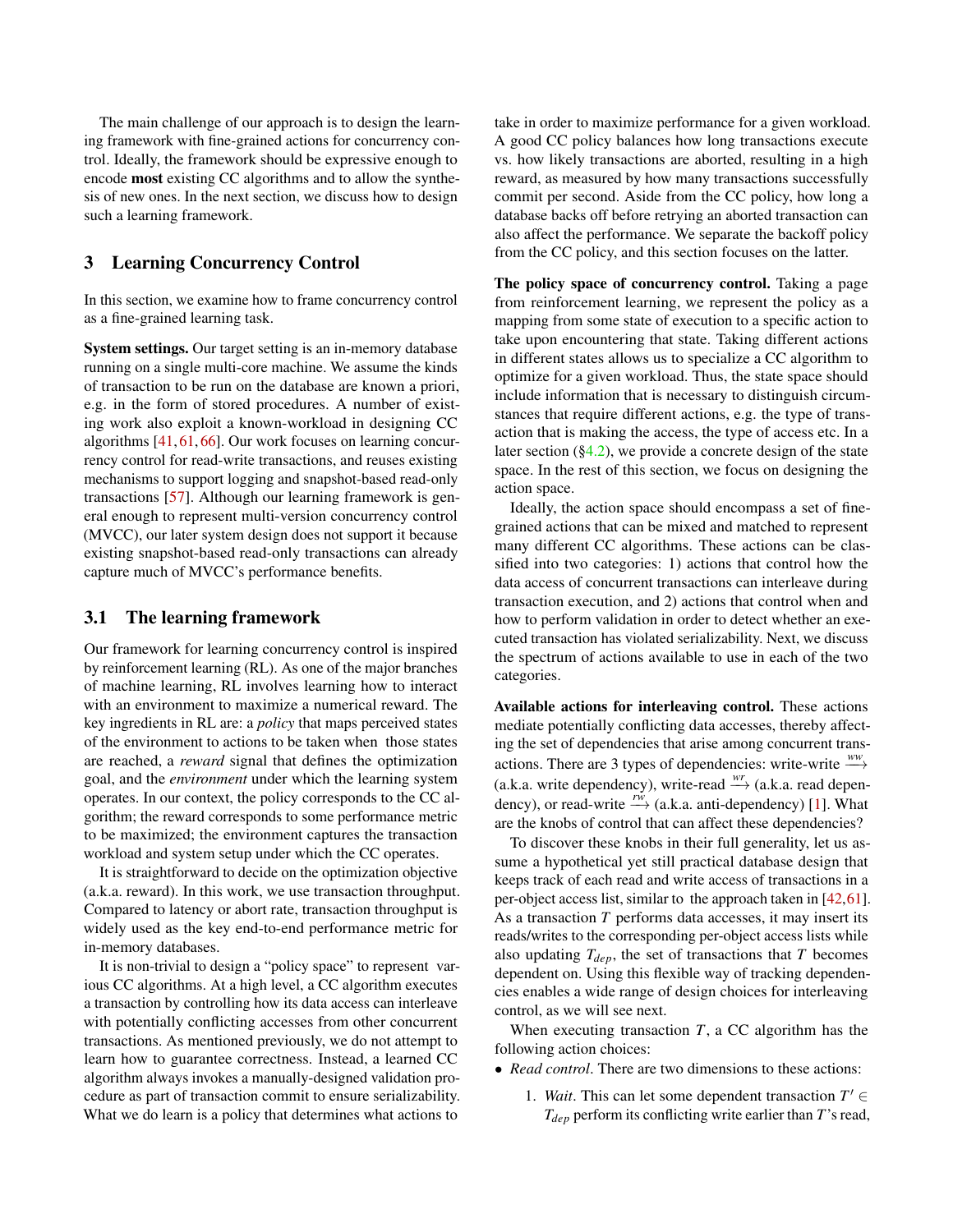<span id="page-3-0"></span>

|                    | <b>Interleaving control</b>     |                     |                             |                |                | <b>Validation</b> |  |
|--------------------|---------------------------------|---------------------|-----------------------------|----------------|----------------|-------------------|--|
|                    | Read                            | Write<br>Read       |                             | Write          | Early          | Validation        |  |
|                    | wait                            | version             | wait                        | visibility     | validation     | method            |  |
| $2PL^*$            | Until $T_{dep}$<br>commits      | latest<br>committed | Until $T_{dep}$<br>commits  | Yes            | Yes            | n/a               |  |
| <b>OCC</b> [28]    | N <sub>0</sub>                  | latest              | N <sub>0</sub>              | N <sub>o</sub> | N <sub>o</sub> | physical cts      |  |
| TicToc $[69]$      |                                 | committed           |                             |                | N <sub>o</sub> | logical cts       |  |
| Sundial [70]       | N <sub>o</sub>                  | latest<br>committed | Until $T_{wdep}$<br>commits | N <sub>o</sub> | N <sub>o</sub> | logical cts       |  |
| Callas RP [66]     | Until $T_{dep}$ finish          | latest              | Until $T_{dep}$ finish      | piece-end      | piece-end      | $n/a$ or          |  |
| IC3 [61], DRP [41] | certain access                  | un-committed        | certain access              |                |                | physical cts      |  |
| MVTSO[2]           | Until $T' \in T_{wdep}$ commits | largest committed   | No.                         | Yes            | Yes            | physical ts       |  |
| (MVCC)             | if $ts(T') < ts(T)$             | $\langle ts(T)$     |                             |                |                |                   |  |

Table 1: The choices made in existing CC algorithms according to the action space described in [§3.](#page-2-0) *T* refers to the current transaction.  $T_{dep}$  refers to the set of transactions that *T* is dependent on (due to its conflicting access so far).  $T_{wdep}$  is the subset of  $T_{dep}$  whose writes have conflicted with *T*.  $ts(T)$  refers to the timestamp assigned to *T* by MVTSO [\[2\]](#page-13-1).

resulting in  $T' \xrightarrow{wr} T$ . Otherwise, a dependency cycle may arise with  $T \xrightarrow{rw} T'$ , resulting in aborts.

- 2. *Which version of data to read, including either committed or uncommitted version*. This amounts to choosing which location in the access list to insert the read, thereby affecting dependencies. Specifically, since a read returns the latest write *w* before itself in the access list, there is a write-read dependency,  $T' \xrightarrow{wr} T$ , for every  $T'$  whose write appears before this read in the list. Additionally, a read also results in a set of read-write dependencies  $T \xrightarrow{rw} T'$ , for every  $T'$ whose write appears after this read in the list.
- *Write control.* There are two dimensions to these actions:
	- 1. *Wait*. The rationale for this action is similar to that for reads.
	- 2. *Whether or not to make this write visible to the future reads of other transactions.* The write is buffered if it is not exposed. Otherwise, this write as well as all of *T*'s previously buffered writes are made visible by appending them to the corresponding per-object access lists. The cumulative way of exposing writes makes sense because otherwise, any transaction that has read this but not a previous write of *T* would violate serializability and get aborted. Unlike a read, there's no flexibility to insert a write in any location but the end of the list; this is because we cannot allow a write to affect past reads. Exposing a write does not imply that uncommitted data will be read because transactions can choose to read committed versions only. In terms of the resulting dependencies, exposing a write causes  $T' \stackrel{ww}{\longrightarrow} T$  or  $T' \stackrel{rw}{\longrightarrow} T$  for any  $T'$  whose write or read appears before this write in the list.

Available actions for validation. Actions in this category can control two aspects of validation:

- *When to validate.* A transaction may validate its accesses at any time during execution, instead of only at commit time. Early validation can abort a transaction quicker to reduce wasted work.
- *How to validate.* The most precise form of validation is to explicitly check whether committing transaction *T* would form dependency cycles with other committed transactions [\[42\]](#page-15-3). However, such graph-based validation is expensive to implement for in-memory databases. A practical alternative is OCC-style validation [\[28,](#page-15-0)[57\]](#page-16-5) which uses each transaction's physical commit-timestamp (cts) as its serialization order. Although such validation is conservative and has false aborts, it is fast. Prior work has also proposed validation based on logical commit-timestamps [\[69\]](#page-16-7).

### 3.2 Decomposing existing CC algorithms

We take a deep dive to study existing algorithms through the the lens of our framework. At a high level, existing algorithms differ from each other by the distinct combinations of action choices they have, even though their choices remain the same regardless of state.

As summarized in Table [1,](#page-3-0) traditional 2PL [\[17\]](#page-14-1) and OCC [\[28\]](#page-15-0) algorithms both read the latest committed data. OCC does not wait to perform any accesses nor does it expose the writes. By contrast, 2PL exposes writes in order to block future conflicting accesses. We can approximate 2PL's blocking behavior by the action choice that makes transaction *T* wait for all its dependent transactions *Tdep* to commit before its data access. This approximation is slightly less aggressive than that of 2PL, which makes  $T$  wait for  $T'$  to commit if the current access *will* make  $T$  dependent on  $T'$ . We use the term 2PL<sup>∗</sup> to refer to 2PL with this approximated blocking. Sundial [\[70\]](#page-16-8) handles write-write conflicts with 2PL and readwrite conflicts with OCC; thus, it blocks write access until all its write dependencies *Twdep* commit and has no blocking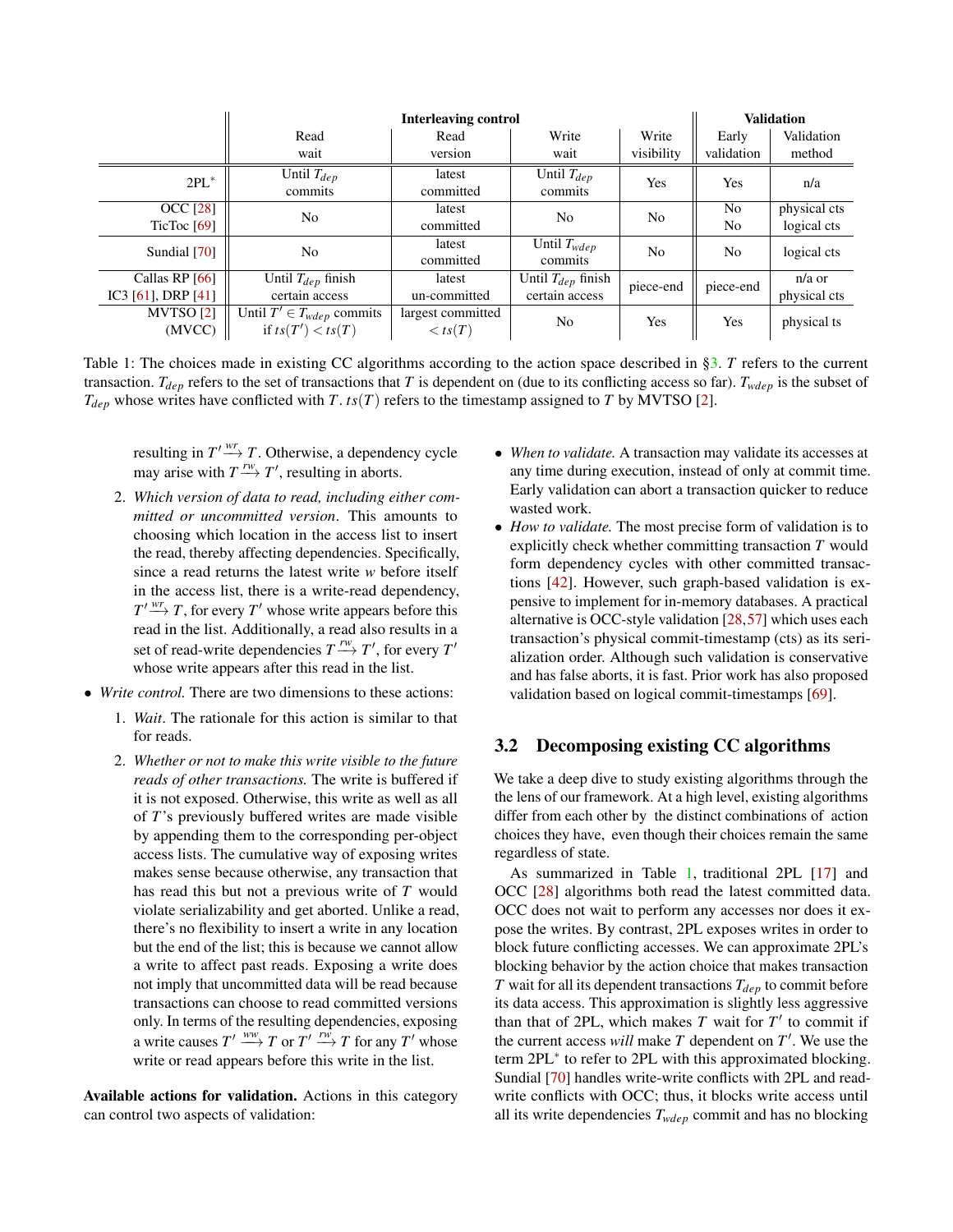for reads. As for validation, traditional algorithms do it only at commit time, except for 2PL whose deadlock detection or prevention mechanism can be viewed as a form of early validation done at every access.

Apart from traditional CC, our framework also applies to a class of recently proposed algorithms including Callas RP [\[66\]](#page-16-4), IC3 [\[61\]](#page-16-0) and DRP [\[41\]](#page-15-2). These algorithms structure each transaction as a series of pieces [\[50\]](#page-16-9), and try to pipeline the execution of these pieces to enhance performance under contention. As shown in Table [1,](#page-3-0) unlike traditional CC, they make a transaction's writes visible and allow reads of uncommitted data. Furthermore, they make transaction *T* wait before an access until *T*'s dependent transactions finish execution up to a certain point, determined by applying a static analysis of the transaction workload.

Although our design for learnable CC  $(\S4)$  does not support MVCC, we can nevertheless examine MVCC algorithms using our framework. Table [1](#page-3-0) shows the actions made by MVTSO [\[2\]](#page-13-1). Other MVCC algorithms [\[30,](#page-15-4) [46,](#page-15-5) [67\]](#page-16-10) have similar actions but use different validation methods. Under MVTSO, a transaction reads the largest committed version smaller than its timestamp. Writes are exposed so that future reads by transactions with larger timestamps will wait for this transaction to commit. MVTSO also performs a form of early-validation and aborts *T* if there exists  $T' \in T_{dep}$  such that  $T' \xrightarrow{rw} T$  and  $T'$  has been assigned a larger timestamp.

Not all CC algorithms can be expressed by our framework. In particular, our framework tracks dependencies and controls the interleaving of data access at runtime, and therefore cannot encode those CC algorithms that pre-define dependencies according to some globally-agreed ordering prior to execution, e.g. Calvin [\[56\]](#page-16-11), Granola [\[7\]](#page-14-2), Eris [\[31\]](#page-15-6) and RoCoCo [\[42\]](#page-15-3). Moreover, our framework assumes that each access of the transaction is executed one after another by a single thread, and hence cannot encode algorithms like Bohm [\[13\]](#page-14-3) that uses multiple threads to execute a single transaction.

## <span id="page-4-0"></span>4 Polyjuice Design

We design Polyjuice according to the framework of [§3.](#page-2-0) The design consists of two parts: 1) a suitable policy space. 2) a training procedure to optimize the policy for a given workload. This section describes the policy space. The next section  $(\S5)$ discusses training.

### 4.1 Overview

System architecture. Polyjuice is a multi-core in-memory database. There is no multi-version support. For each data object, Polyjuice stores the latest committed data as well as a per-object access list. The access list contains all uncommitted writes that have been made visible, as well as read accesses. A transaction uses the access list to track the dependencies for each data access. Polyjuice uses a pool of workers that run

<span id="page-4-1"></span>

Figure 2: System architecture. Before executing a specific data access in the transaction, Polyjuice consults the learned actions in the policy table (step 1, 2). Then, Polyjuice performs the access in the storage layer according to the actions.

concurrently: each worker executes a transaction and commits it according to the learned CC policy, which has been trained offline. Fig. [2](#page-4-1) shows Polyjuice's system architecture.

**Policy Representation.** As discussed in  $\S$  [3,](#page-2-0) we consider each learnable CC algorithm as a policy function *p* that maps from the *state space* (*S*) to the *action space* (*A*),  $p : S \rightarrow A$ . Both the state and action space consists of a number of dimensions; the size of the state/action space is exponential w.r.t. the number of dimensions.

We represent each policy function as a table: there are as many rows in the policy table as there are different states; there are as many columns as there are action dimensions. Such tabular representation is practical only if the state space is not too huge, which is the case in the workloads that we have studied. § [9](#page-13-2) discusses the limitation of large state space and potential solutions.

For a given CC policy table, a cell *ci*, *<sup>j</sup>* at row *i* and column *j* indicates that for the access with execution context (state) *i*, the system should take the action given by cell  $c_{i,j}$  for action type (a.k.a. dimension) *j*. In Polyjuice, each cell contains either a binary number for a binary action (e.g. whether to make writes visible or not), or an integer for a multi-valued action (e.g. how to wait for dependent transactions). Fig. [3](#page-5-1) shows the CC policy table; details on its rows and columns are explained in [§4.2](#page-5-0) and [4.3.](#page-5-2) Polyjuice learns the backoff time for retrying aborted transactions separately ([§4.5\)](#page-6-1).

Policy-based Execution. In Polyjuice, the database is given the learned policy table with which to perform concurrency control. To execute a transaction according to the policy, Polyjuice looks up in the policy table at each data access to determine the corresponding set of actions. Some of these actions are to be performed prior to the data access, e.g. whether and how long to wait, while others are to be done after the access, e.g. making a write potentially visible by appending it to the access list. After finishing execution, Polyjuice commits a transaction after performing the final validation to ensure serializability  $(\S$  [4.4\)](#page-6-2).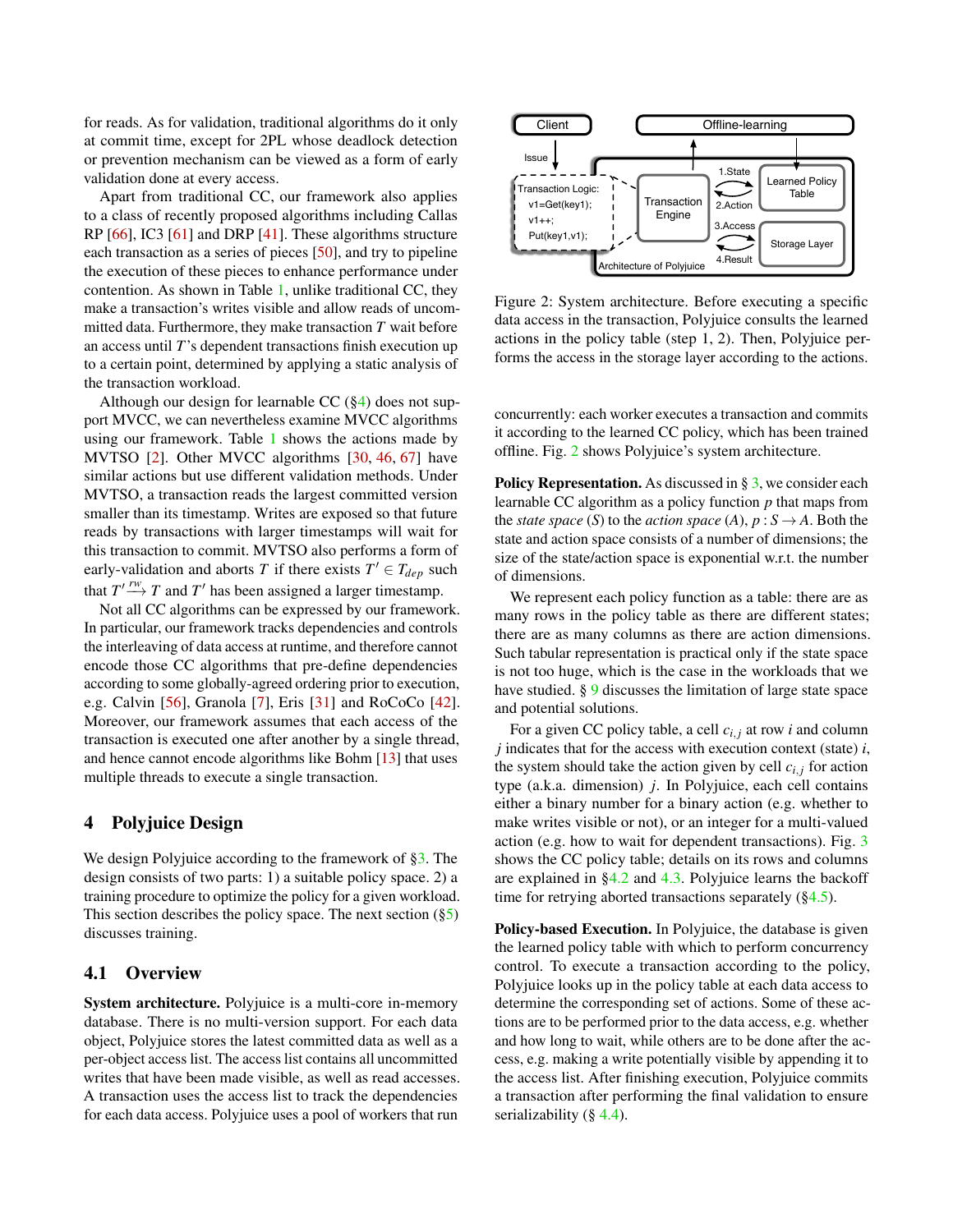<span id="page-5-1"></span>

Figure 3: Policy table (\* indicates a binary field).

## <span id="page-5-0"></span>4.2 CC policy: state space

The term *state* is from the RL literature. In our case, state can be viewed as the execution context of the current data access. Ideally, the state space should be able to distinguish execution contexts that are best served by different actions. It should also be limited in size so that the resulting policy table is not too huge and can be searched efficiently during training.

Polyjuice's state space contains the following information:

- 1. The type of the transaction being executed. For a given workload whose transactions are specified in stored procedures, the type can be identified by the stored procedure name.
- 2. Which access of the transaction is being executed. We use an integer access-id to identify each access. Access-id is determined by the static code location that invokes the access. Using static information for access-id provides a good trade-off: it can discriminate most accesses while avoiding blowing up the state space.

It is tempting to include other useful information, such as which type of access (read/write/commit) and which data table is being executed. Interestingly, for most workloads, both of these can be uniquely determined by the access-id and thus we omit them from the state space. We have also experimented with adding the contention level of the accessed data to the state space. However, we found that doing so only benefited a few contrived micro-benchmarks. In practical workloads including TPC-C and TPC-E, distinguishing transaction type and access-id is sufficient to capture the main contention characteristics. Even for artificial workloads, it is difficult to find a scenario where including contention level results in noticeable performance improvements. Including contention level makes it possible to differentiate accesses with the same access id. However, Polyjuice's wait action (§ [4.3\)](#page-5-2) cannot take advantage of such differentiation.

Size of state space (a.k.a. number of different states). The state space size determines the number of rows in the CC policy table. Let *n* be the number of different transaction types in a workload, and  $d_1, d_2, ..., d_n$  be the number of static data accesses for transaction of type 1,2,...,*n*. Then the state space size (i.e. number of different states) is:  $d_1 + d_2 + ... + d_n$ .

## <span id="page-5-2"></span>4.3 CC policy: action space

Polyjuice's action space contains knobs in two categories: interleaving control and validation.

### Supported actions for interleaving control. There are three classes:

• *Wait*. This action is invoked *before* a read or write. How to specify how long the wait should be? A naive design is to use absolute time intervals, but this makes the wait action sensitive to execution time variations, resulting in fragile policies.

Since the goal of waiting is to let another potentially conflicting transaction to go ahead with its data access, we quantify how long transaction *T* should wait by how much progress the transactions that *T* depends on have made so far. This design is inspired by existing protocols like Callas RP  $[66]$  and others  $[41, 61]$  $[41, 61]$  $[41, 61]$ . More concretely, we group transactions by type, and measure the execution progress of a transaction type by access-id. The special value NO\_WAIT indicates no waiting. Suppose the wait action for transaction type  $X$  has access-id  $a$ , then transaction *T* must wait for all *T*'s dependent transactions of type *X* to finish execution up to and including *a*. For a workload with *n* different types of transactions, the wait action consists of *n* access-ids, one for each transaction type.

- *Read-version*. This action has a binary choice: CLEAN\_READ for reading the latest committed version, DIRTY\_READ for reading the latest uncommitted (but visible) version. Although there may be more than one uncommitted copy of data, there is no point in reading an earlier version because doing so would result in more dependencies and higher abort likelihood.
- *Write-visibility*. This action is invoked *after* a write access and is also binary: PRIVATE keeps the write in the private buffer, PUBLIC makes all private writes buffered so far visible by appending them to the access list.

Supported actions for validation. Validation always happens before commit  $(\S 4.4)$  $(\S 4.4)$ . Polyjuice also supports the action of early-validation, which can occur *after* any read/write. If it's set, this binary-valued action checks if the reads and writes done since the last validation have violated serializability. Earlier accesses, which have passed previous early-validation, are likely to have already been serialized and thus not checked. Early-validation does not guarantee correctness but avoids wasting work by detecting non-serializable access early.

Polyjuice supports the wait action before early-validation. The encoding of the wait action is the same as that for reads/writes. To reduce the action space, we consolidate the two kinds of wait actions into one. In particular, Polyjuice uses the wait action corresponding to the next access-id if early-validation is enabled for the current access-id.

Upon failing early-validation, Polyjuice retries the transaction from the point of its last successful validation. In order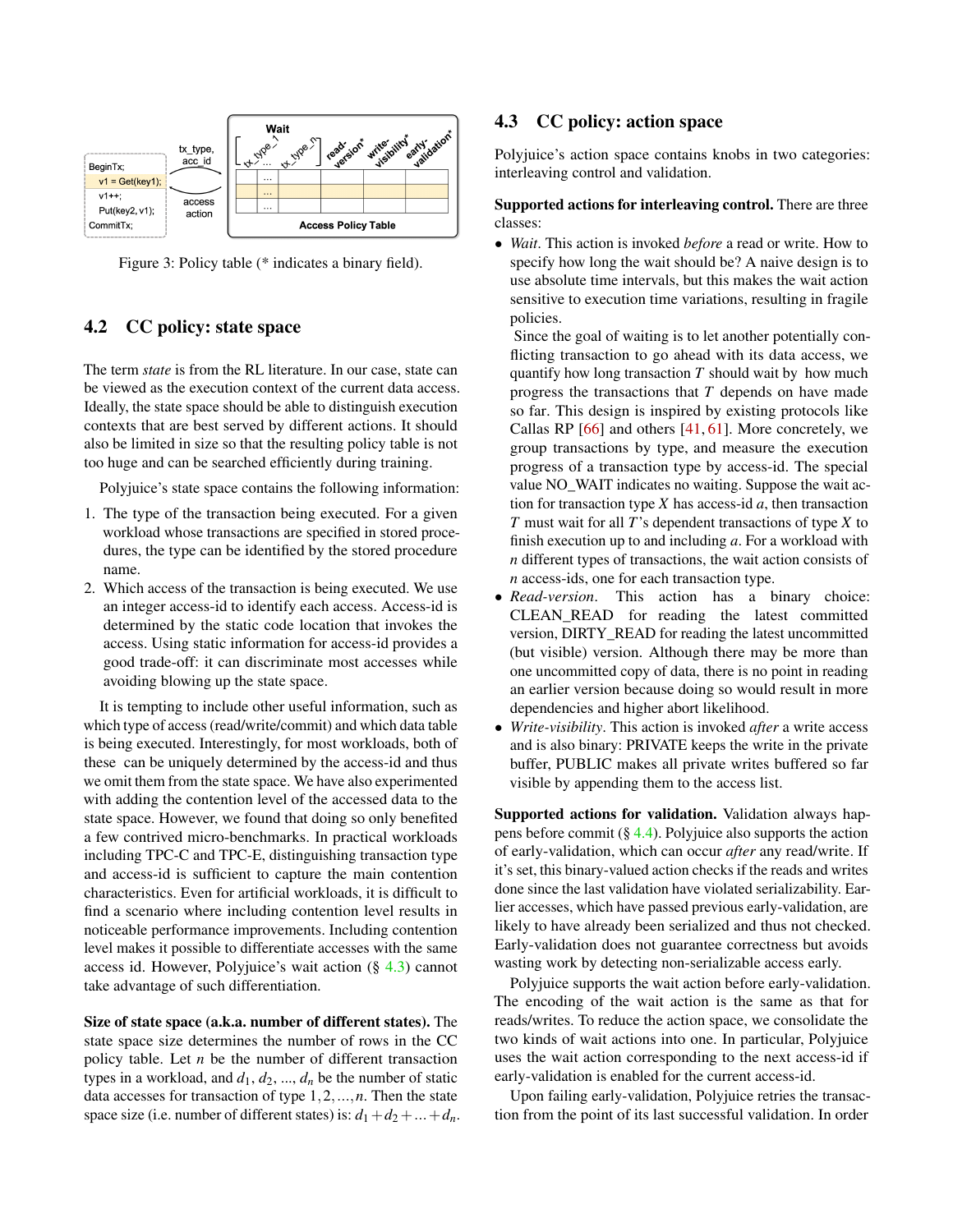to reduce the cost of the failed validation, we defer appending reads and visible-writes to their corresponding access lists until a successful early-validation. Otherwise, failing early-validation means having to remove previously appended reads/writes from access lists, and to abort transactions that have read those discarded writes. Conceptually, we can separate the decision of early validation from that of appending reads/writes to access lists. However, in our experience, doing so complicates the implementation without improving the final learned CC performance.

Size of action space (a.k.a. number of different action choice combinations per state). Let *n* be the number of different transaction types in a workload, and  $d_1, d_2, ..., d_n$  be the number of static data accesses for transaction of type 1,2,...,*n*. Then the number of different action choice combinations can be calculated as:  $d_1 * d_2 * ... * d_n$  (wait choices)  $*2$  (readversion)  $* 2$ (write-visibility)  $* 2$ (early-validation).

### <span id="page-6-2"></span>4.4 Validation for correctness

Polyjuice uses an OCC-style physical timestamp-based validation in the final commit phase to ensure correctness. To commit a transaction *T* with validation, a worker takes 4 steps: 1) it waits for all *T*'s dependent transactions to commit (or abort). 2) it locks each record in *T*'s writeset 3) it validates each record in the readset by checking two conditions; whether the version-id of the current committed version in the database is different from that kept in the readset, and whether the record is being locked by another transaction. If either condition is true, *T* is aborted. 4) if validation succeeds, it applies *T*'s writes to the database along with their version-ids, and releases the locks.

Our validation algorithm is identical to that of Silo [\[57\]](#page-16-5) except for two additional mechanisms which are crucial for correctness. First, we use a unique version-id for committed as well as uncommitted versions, because the latter may be read from the access list. Second, we add the additional first step of waiting for *T*'s dependent transactions to finish committing.

We provide a brief correctness argument here. A more detailed proof is in the Appendix of the extended version [\[59\]](#page-16-12). We argue the correctness of Polyjuice by reduction to Silo: if Polyjuice commits a transaction, then Silo would also commit it. According to step-1, Polyjuice ensures that if a transaction *T* is committed successfully, then before *T* starts the validation, all of its dependent transactions (e.g. *Tdep*) have been committed. This allows us to prove that executing *T* is equivalent to executing another hypothetical transaction  $T'$ which starts execution after all transactions in *Tdep* commit, reads/writes the same data as *T*, and starts validation at the same time as when *T* starts its validation. Therefore, if *T* passes the validation in Polyjuice,  $T'$  can pass the validation of Silo and successfully commit itself.

## <span id="page-6-1"></span>4.5 Learning backoff time

Separate from the CC algorithm, it is also important for performance to use an appropriate backoff time for retrying an aborted transaction. Existing systems, e.g. Silo, use simple binary exponential backoff which doubles the backoff time with each failed attempt. This simple strategy is inadequate as it often results in backoff times that are too short in the first couple of retries but too large after several successive retries. Furthermore, this strategy does not distinguish between different transaction types when adjusting backoff times. This is suboptimal: intuitively, one can increase the backoff time more aggressively for a transaction type more prone to contention.

For learning the backoff time, Polyjuice uses a separate backoff policy table. The rows (a.k.a. state space) of this table enumerate 3 dimensions: 1) the transaction type 2) the status of the current execution (commit or abort). 3) the number of aborted attempts prior to the current execution with a fixed cutoff: our current implementation uses 0, 1 or 2 to indicate whether there has been 0, 1 or 2+ aborts so far. The action space of the backoff policy table is inspired by recent work on learnable congestion control in networking [\[22\]](#page-14-4). Specifically, a worker adjusts the backoff time for each transaction type multiplicatively whenever it commits/aborts a transaction:

$$
backoff = \begin{cases} backoff \times (1 + \alpha_{t,i,aborted}), & abort \\ backoff / (1 + \alpha_{t,i,commited}), & commit \end{cases}
$$

In the above equations,  $\alpha_{t,i,committed}$  or  $\alpha_{t,i,aborted}$  is the learned parameter (a.k.a. action) in the policy table for transaction type *t*, number of prior aborted attempts *i* and execution status *committed* or *aborted*. To enable easier training, we use bounded discrete values for  $\alpha$ . In particular,  $\alpha$  can be zero, resulting in unchanged backoff time.

### <span id="page-6-0"></span>5 Training Policies

**Overview** The policy space discussed in  $\S4$  is exponentially large: there are  $a^s$  different policies, where  $s$  is the number of different states and *a* is the number of different actions per state. The goal of training is to efficiently search for a good policy for a given workload.

Polyjuice performs training offline. During regular execution, Polyjuice logs executed transactions together with their inputs. Using a separate training machine, Polyjuice emulates the target workload by reissuing transactions with their logged inputs. We measure a policy's commit throughput under the emulated workload.

Polyjuice uses Evolutionary Algorithm (EA) for training. We have also explored the policy-gradient method from the RL literature  $(\S 5.2)$ . Despite EA's simplicity, we have found it to be more efficient than the alternative  $(\frac{87.5}{61.5})$ .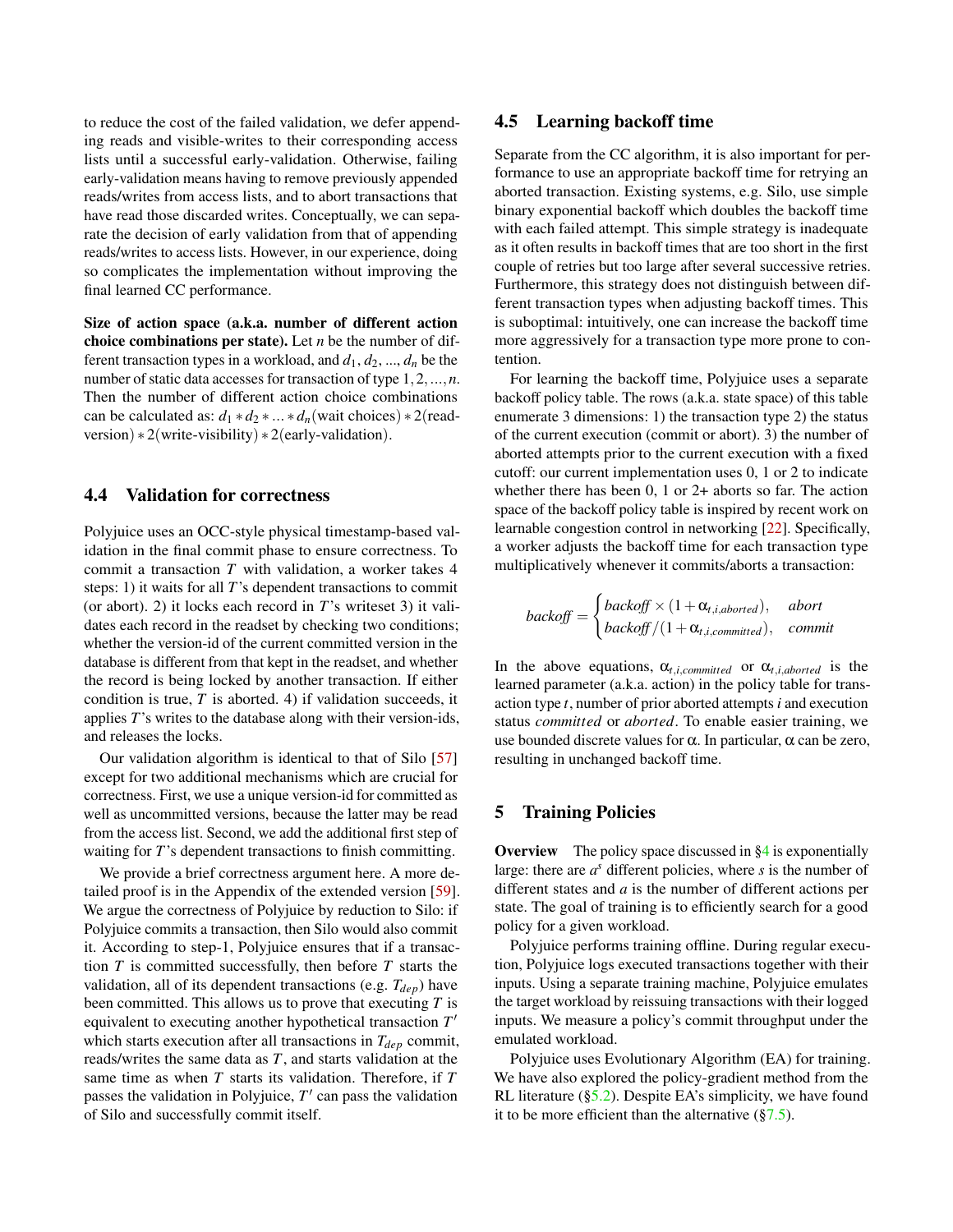### 5.1 Training using Evolutionary Algorithm

EA is an optimization approach to search for a solution with good fitness by evolving a population of individuals via natureinspired mechanisms such as crossover, mutation, and selection [\[10,](#page-14-5) [16,](#page-14-6) [20\]](#page-14-7). In Polyjuice, the fitness of an individual (aka a candidate policy) corresponds to the policy's commit throughput under the given workload.

EA starts by initializing the first generation of the population. The size of the population for each iteration is a configurable hyperparameter. To create a new children generation, EA performs mutation on the policies (including CC and backoff policies) of the current generation (parents). It then evaluates the "fitness" of each mutated child by measuring its throughput. Finally, EA selects *N* individuals according to their fitness to survive to the next generation.

Mutation. EA mutates each cell of a parent's CC and backoff policy table independently with probability *p*. If the cell corresponds to a binary choice such as read-version or writevisibility, the mutation flips the choice. If the cell corresponds to an integer choice (e.g. any of the wait actions), the mutation varies the integer value by some distance uniformly sampled from the interval  $[-\lambda, \lambda]$ . The mutated integer is clipped to always lie within the valid range. The initial values of mutation probability (*p*) and mutation interval  $(\lambda)$  are configurable hyperparameters. We decrease  $p$  and  $\lambda$  gradually as the training progresses to facilitate convergence. This is akin to the decrease in learning rate in gradient descent methods or the gradual reduction of temperature in simulated annealing.

Crossover, another popular EA mechanism, is not effective in our context. Crossover endows a child's policy with some rows from one parent and some rows from the other parent. Unfortunately, such a child is likely to perform worse than either of its parents. This is because, in most good policies, the wait actions of different rows are not independent but highly correlated. Thus, mixing the rows of different policies often results in worse performance.

At the end of each iteration, EA chooses *N* individuals with the best performance from the current population to survive to the next iteration. In our experiments, this simple selection mechanism trains faster than tournament selection [\[10,](#page-14-5) [16,](#page-14-6) [20\]](#page-14-7).

Warm start. Instead of using all random policies, we seed the initial population with several known good policies, including OCC, 2PL<sup>\*</sup>, and Callas RP/IC3. These policies are likely not optimal for the given workload, but they provide some good initial policies to give EA a "warm start" in training.

### <span id="page-7-0"></span>5.2 Alternative training method

Some recent works have used RL training methods to solve systems problems such as task scheduling [\[36\]](#page-15-7), adaptive video streaming [\[35\]](#page-15-8), multi-GPU dataflow systems [\[39,](#page-15-9) [40\]](#page-15-10), congestion control [\[22\]](#page-14-4), etc. We have experimented with the

policy-gradient method for training a parameterized stochastic policy [\[62\]](#page-16-13). More concretely, we parameterize the policy table by representing each table cell using one or a set of parameters to denote the probability distribution of the action values. Suppose the cell at coordinate *i*, *j* corresponds to some action with *M* possible choices, we use *M* parameters,  $p_{i,j}^0, p_{i,j}^1, \ldots, p_{i,j}^{M-1}$ , which are fed into a softmax function to denote the probability distribution of *M* choices.

For training, each iteration samples a batch of policies according to the probability distribution specified by the current table parameters. We measure the throughput of each sampled policy and use it as the "reward" in RL. Policy gradient maximizes the expected reward by performing gradient descent [\[62\]](#page-16-13). Our way of applying policy gradient is inspired by [\[3\]](#page-13-3). We compare RL- and EA-based training in [§7.5.](#page-11-0)

### <span id="page-7-1"></span>5.3 Training for real-world deployments

Since Polyjuice relies on offline training to optimize its policy for a specific workload, this raises the question of how to use it in the real-world with changing workloads. We acknowledge that Polyjuice is not suitable for very dynamic and unpredictable workloads. However, we observe that many real-world workloads are fairly *predictable* on a day-to-day basis after analyzing the trace of an e-commerce website. This has motivated us to suggest the following deployment strategy for Polyjuice.

Optimize for the peak workload. Real-world systems are provisioned for the anticipated peak workload. Hence, our goal is to use Polyjuice to improve commit throughput during the peak time, in which the server receives the most requests in a day. There is no need to optimize for non-peak workloads because an under-utilized database is not a bottleneck for application performance. Therefore, we only need to train the policy tailored to the peak workload, and run the same policy during non-peak times as well.

Predict and retrain. Our analysis of the real-world trace shows that one can predict tomorrow's peak workload characteristics using the statistics gathered from today's peak workload ([§7.6\)](#page-11-1). Given this observation, one can collect the trace of the peak hour today, retrain the policy based on the trace, and run this policy for tomorrow. Doing so naively requires Polyjuice to retrain the policy every day. We can defer retraining if the predicted peak workload does not differ significantly from the one targeted by the current policy. Our analysis of the real-world trace shows that the peak workload can remain stable for many days after a significant change. Hence, deferral can greatly decrease the number of retraining times. One is right to be concerned that deferred training and prediction errors can result in running a policy optimized for a different workload than the actual one happening. We also evaluate the effect of this discrepancy in [§7.6.](#page-11-1)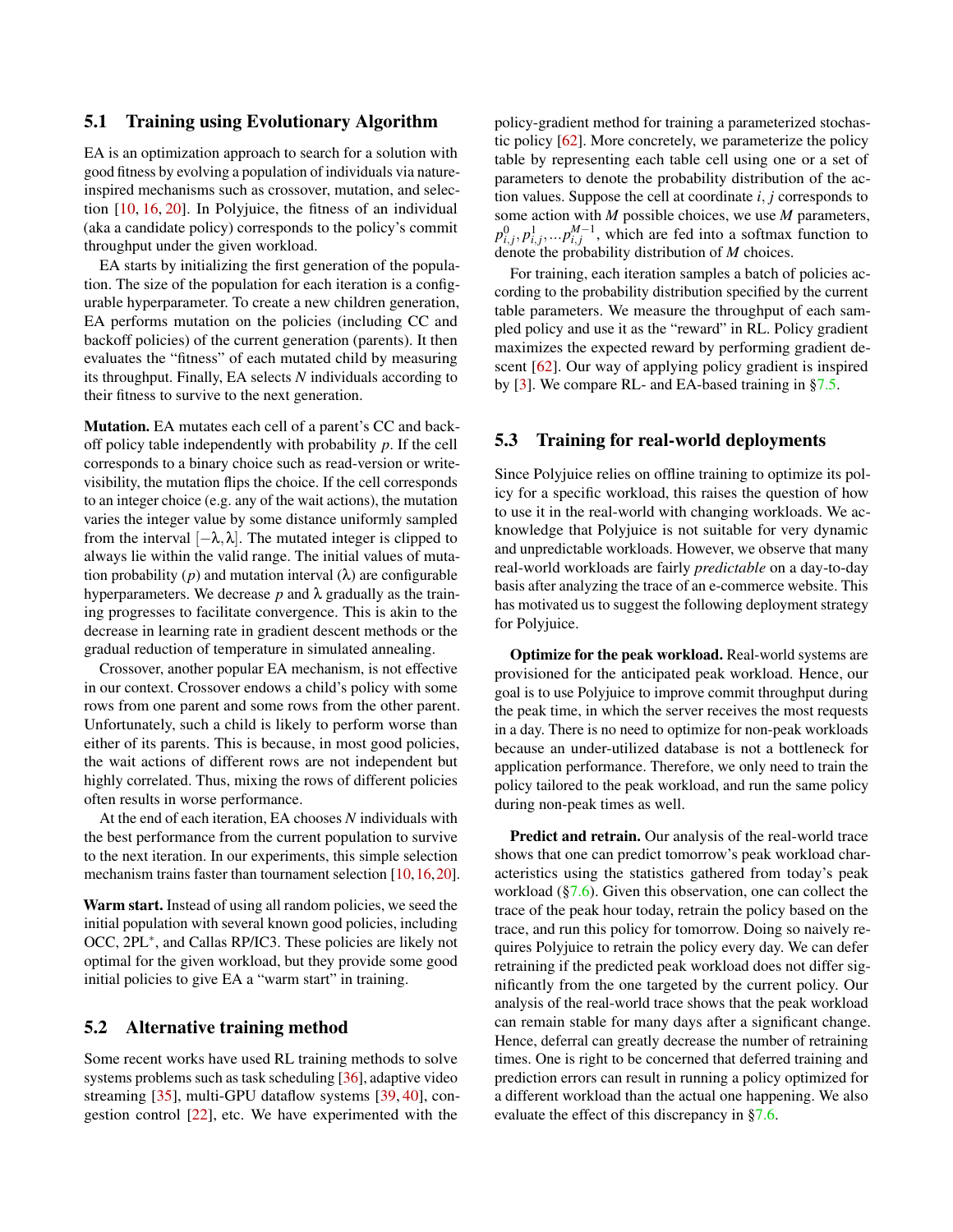### 6 Implementation

We implemented Polyjuice in C++ using the codebase of Silo [\[57\]](#page-16-5) by replacing Silo's concurrency control mechanism with Polyjuice's policy-based algorithm. We implemented Polyjuice's offline training separately in Python (and RLbased training in TensorFlow). The result of training is the policy table, which is written to disk as a file and later loaded into memory by the C++ database. Each worker thread in the C++ database maintains a pointer to the in-memory policy table. When switching the policy, we reset the policy pointer in each worker thread. Polyjuice doesn't need to atomically switch the policy pointers of all threads. This is because Polyjuice's validation procedure can ensure correctness regardless of the policies used during execution.

Like Silo, transaction logic is written in C++ using a few API calls (e.g. Get/Put/CommitTx). Each Get/Put/CommitTx API call's access-id is its corresponding sort order based on the API invocation's line number. For range queries, our current prototype reuses Silo's existing mechanism which always reads the committed value.

The pseudocode of how Polyjuice executes a transaction according to the policy is included in the Appendix of the extended version [\[59\]](#page-16-12).

### 7 Evaluation

### 7.1 Experimental setup

Hardware. Our experiments are conducted on a 56-core Intel machine with 2 NUMA nodes. Each NUMA node has 28 cores (Xeon Gold 6238R 2.20GHz) and 188GB memory.

Workloads. We use three benchmarks, TPC-C [\[5\]](#page-14-8), TPC-E [\[6\]](#page-14-9), and a micro-benchmark with ten types of transactions. In our experiments, each worker retries an aborted transaction indefinitely until success, to ensure that committed transactions adhere to the workload's specified mix ratio of different transaction types. If we had not done this and let a worker give up an aborted transaction and start a new one with a different type, we would incorrectly learn a policy that intentionally aborts some transaction types to maximize aggregate throughput.

Baselines for comparison . We compare Polyjuice with five existing algorithms: OCC (Silo) [\[57\]](#page-16-5), 2PL [\[17\]](#page-14-1), IC3 [\[61\]](#page-16-0), Tebaldi [\[53\]](#page-16-3) and CormCC [\[55\]](#page-16-2). For Silo and IC3, we use the authors' source code. For Tebaldi and CormCC, we simulate them in our codebase to provide an apples to apples comparison. For 2PL, we implement it in Silo's codebase with an optimized WAIT-DIE mechanism. The optimization avoids aborts if locks are acquired following a global order, as is the case with our TPC-C and microbenchmark.

Methodology. For the training, we use 300 iterations by default. After each iteration, we pick 8 policies from the current population. For each of them, we generate another 4 children

policies and add them to the selection pool. Therefore, there are a total of  $8 * 5 = 40$  policies at each iteration. To evaluate the performance of the learned policy as well as other baseline algorithms, we run the workload five times, with each run taking 30 seconds. By default, the graphs show the median.

## 7.2 TPC-C

For the TPC-C benchmark, we evaluate the three read-write transactions only, as the remaining two read-only transactions can be processed with the snapshot mechanism derived from Silo. We vary the number of warehouses in the benchmark to change the level of contention.

By default, we use the 3-layer configuration for Tebaldi, which divides the read-write transactions into two groups (NewOrder, Payment vs. Delivery) isolated by 2PL [\[53\]](#page-16-3). Tebaldi's 2-layer configuration puts all read-write transactions into the same group, which is the same as IC3. We simulate CormCC according to its paper [\[55\]](#page-16-2). In particular, we partition the workload by warehouse so that all accesses to the same warehouse are protected by the same CC. Moreover, as all warehouses are inter-changeable in our benchmark, all partitions should also use the same CC protocol. Based on this observation, we measure the performance of 2PL and OCC, and pick the one with the better performance as the CC protocol for each partition.

**Throughput.** Fig.  $4a$  and  $4b$  show the throughput of various algorithms with 48 threads under different contention levels. Fig. [4a](#page-9-1) gives the throughput under high contention. Polyjuice achieves significant performance improvements. Specifically, with two warehouses, its throughput reaches 907K TPS, which is more than  $1.5 \times$  of other algorithms. IC3 and Tebaldi have higher throughput than other existing algorithms because they can exploit a form of "pipelined" execution. Both have the same throughput, which differs from the original paper, as we disable their manual optimization for commutativity and uniqueness. Compared with IC3 and Tebaldi, Polyjuice achieves 56% improvement because of two factors: First, it can avoid unnecessary waiting because it uses the runtime information to infer the CC action, while IC3 only leverages the static information. Second, Polyjuice can either read dirty or clean versions of data. This flexibility enables it to achieve more efficient interleavings. We provide a detailed analysis with an example in § [7.3.](#page-9-0)

Fig. [4b](#page-9-1) shows the throughput under moderate and low contention. Polyjuice outperforms the others for 8 and 16 warehouses. For 48 warehouses, in which each worker corresponds to its local warehouse, Polyjuice is slightly slower (8%) than Silo, even though Polyjuice learns the same policy as Silo. This is because Polyjuice needs to maintain additional metadata in each tuple, which affects the cache locality.

Scalability. Fig. [4c](#page-9-1) shows the scalability of Polyjuice under high contention (1 warehouse). Polyjuice has the same scalability as IC3 and Tebaldi, which can scale to 16 threads.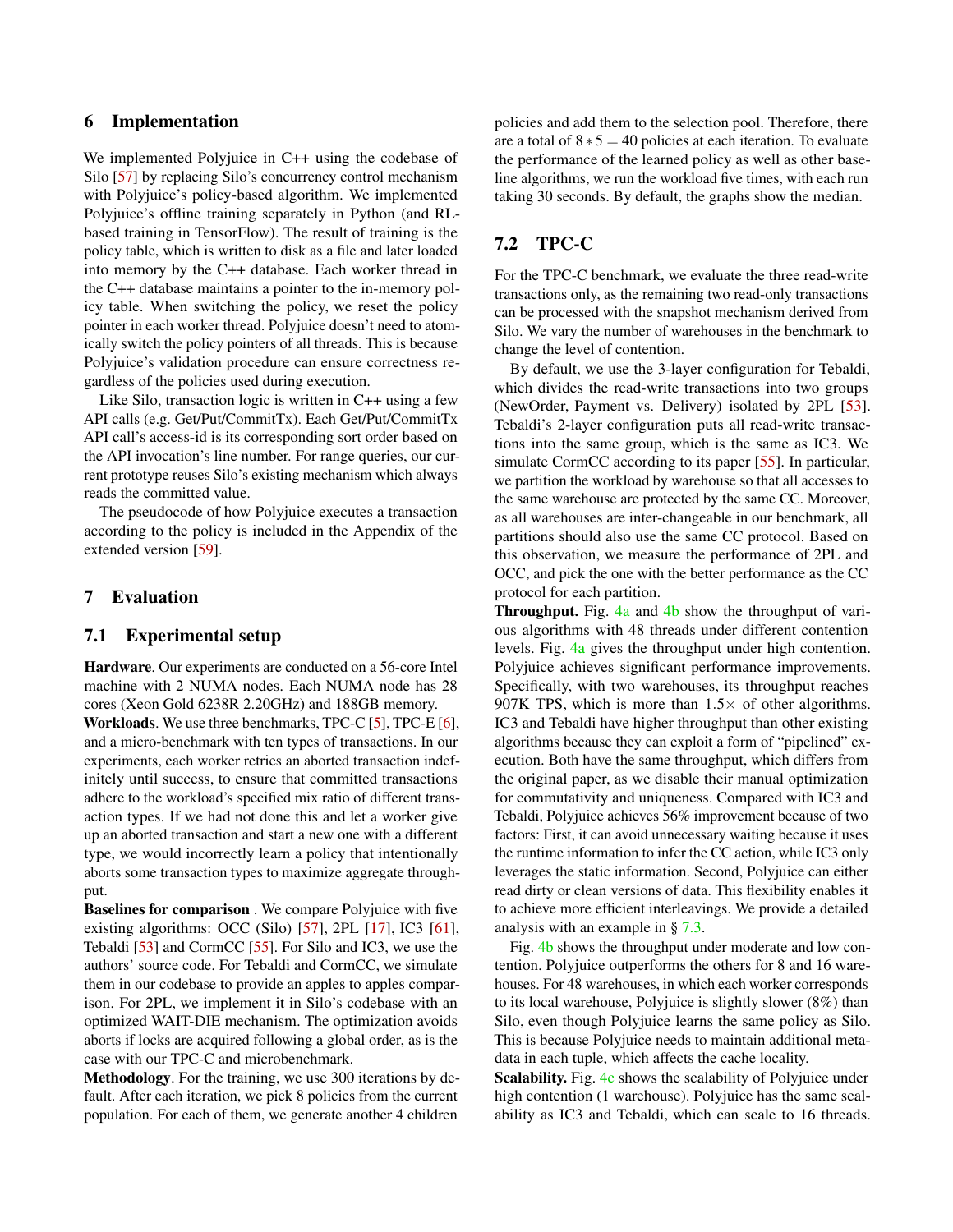<span id="page-9-1"></span>

Figure 4: TPC-C Performance and Scalability



<span id="page-9-2"></span>

|                       |          | Polyjuice       | IC3             | Tebaldi         | Silo            | 2PI.            | CormCC          |
|-----------------------|----------|-----------------|-----------------|-----------------|-----------------|-----------------|-----------------|
|                       | Neworder | 163/151/179/245 | 251/246/296/345 | 246/240/291/354 | 1084/20/62/263  | 450/31/49/178   | 450/31/49/178   |
| Latency( $\mu$ s)     | Payment  | 163/151/181/252 | 247/242/291/340 | 242/236/285/348 | 6/4/9/24        | 658/19/97/1554  | 658/19/97/1554  |
| AVG / P50 / P90 / P99 | Delivery | 172/167/194/269 | 156/152/177/223 | 155/151/175/208 | 108/101/120/248 | 183/145/279/621 | 183/145/279/621 |

Table 2: Latency for each transaction type in TPC-C with 1 warehouse and 48 threads

Compared with them, Silo and 2PL do not scale beyond four threads because they cannot exploit parallelism under high contention. CormCC also has the scalability issue because it is limited by the protocols (2PL and OCC) it uses.

Performance of each transaction type. We also study the throughput and latency for each type of read-write transaction with 1-warehouse and 48 threads (Table [2\)](#page-9-2). For Polyjuice, the throughput of each type is 132K (NewOrder), 126K (Payment) and 11K (Delivery) TPS, which follows TPC-C specified ratio (45:43:4) very closely. This is because each worker retries an aborted transaction infinitely until it succeeds before starting a new transaction. Therefore, the ratio of the per-type commit throughput is exactly the same as how each worker generates these types. For the latency of NewOrder, Polyjuice has higher P99 latency than 2PL, but lower latency than Silo, IC3 and Tebaldi. For Delivery, the outcome is flipped: Polyjuice has lower P99 latency than 2PL, but higher latency than Silo, IC3 and Tebaldi. For Payment, Polyjuice has lower P99 latency than IC3, Tebaldi and 2PL.

Factor analysis. To better understand the advantages of Polyjuice, we perform a factor analysis to examine the benefits of different actions. We start with a policy including only the actions of OCC (Table [1\)](#page-3-0). Then, we gradually add other actions into the action space and measure the performance improvements. We classify the waiting actions into coarsegrained waiting and fine-grained waiting. The former means the actions of waiting for the dependent transaction to commit and learning the backoff. The latter refers to waiting for a certain access of the dependent transaction to finish.

Fig. [6a](#page-9-3) and [6b](#page-9-3) show the factor analysis result with 1 and 8 warehouses. For the 1-warehouse workload, adding "early validation" into the action space can improve the performance by 70%, because it can detect the conflicts earlier and reduce the retry cost. Polyjuice gets a performance boost after applying fine-grained waiting actions (116K to 309K TPS) due to full

<span id="page-9-3"></span>

Figure 6: Factor Analysis On TPC-C Benchmark

exploitation of the potential parallelism. However, each action has a different effect factor with different workloads. For the 8-warehouse workload, adding "early validation" achieves larger improvement (467K to 1177K TPS) than others.

## <span id="page-9-0"></span>7.3 A case study of learned policy

We analyze an example learned policy to understand how it outperforms existing CC algorithms.

Fig. [7](#page-10-0) shows an example of how IC3 and our learned policy mediate the data access of 3 concurrently executing transactions:  $T_{no}$  (NewOrder),  $T_{pay}$  (Payment) and  $T'_{no}$  (NewOrder). All three access the same warehouse. Fig. [7](#page-10-0) shows a few crucial data accesses for each transaction: For NewOrder transactions  $(T_{no}, T'_{no})$ , these accesses are: read from WARE-HOUSE table (r(WARE)), followed by an update to STOCK table (rw(STOCK)), and finally read from CUSTOMER table  $(r(CUST))$ . The crucial accesses of Payment  $(T_{pav})$  are: update to WAREHOUSE (rw(WARE)) and update to CUSTOMER (rw(CUST)).

The three transactions conflict because they access the same record in WAREHOUSE. Fig. [7](#page-10-0) shows a specific dependency pattern that can arise from their WAREHOUSE ac-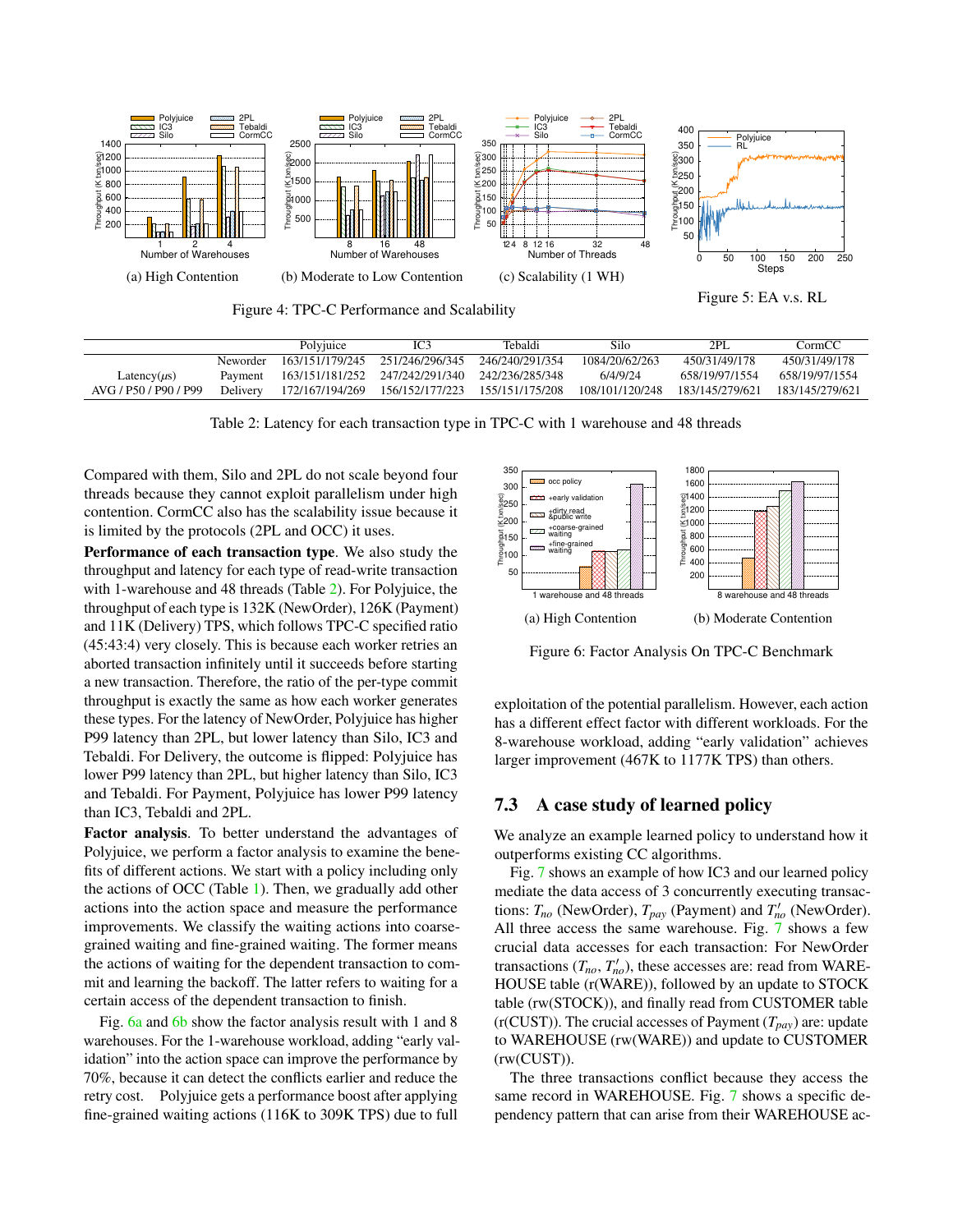<span id="page-10-0"></span>

Figure 7: Polyjuice's learned policy results in a more efficient interleaving for TPC-C than IC3.

<span id="page-10-1"></span>

Figure 8: TPC-E Performance and Scalability

 $cess, T_{no,r(WARE)} \rightarrow T_{pay,rw(WARE)} \rightarrow T'_{no,r(WARE)}$  as all WARE-HOUSE accesses use dirty reads. As shown in Fig. [7a,](#page-10-0) to avoid the dependency cycle, IC3 makes *Tpay*'s read of CUS-TOMER wait for *Tno*'s CUSTOMER update to finish. This is because IC3 always uses dirty reads, so  $T_{pav,rw(CUST)}$  must be ordered after *Tno*,*r*(*CUST*) in accordance with their WARE-HOUSE access' ordering. IC3 also makes  $T'_{no}$  STOCK update wait for *Tpay*'s CUSTOMER update, even though these two access different tables. This is because IC3 only tracks the immediate dependency: by waiting for *Tpay*'s CUSTOMER update, it ensures that  $T_{no}$  and  $T'_{no}$  will not form a dependency cycle even though  $T'_{no}$  is not aware of the transitively dependent *Tno*.

Fig. [7b](#page-10-0) shows the interleaving obtained by Polyjuice, which is more efficient. Unlike IC3, the learned policy makes  $T_{pav}$ 's CUSTOMER update wait for  $T_{no}$ 's STOCK access which is earlier than *Tno*,*r*(*CUST*) . This shorter wait works because the learned policy also makes *Tno*'s CUSTOMER read a committed version, which helps avoid the conflict between  $T_{no,r(CUST)}$  and  $T_{pay,rw(CUST)}$ . This is in contrast to IC3, which makes  $T_{no.r(CUST)}$  perform a dirty read. The learned policy still makes  $T_{no}$ 's STOCK update wait for  $T_{pay}$ 's CUSTOMER update like IC3 does, but the overall interleaving is more efficient.

Apart from IC3, neither CormCC nor Tebaldi can exploit this interleaving. CormCC does not allow dirty reads. Tebaldi uses the same action (either dirty or clean read) for all accesses

<span id="page-10-2"></span>

Figure 9: Micro-benchmark Figure 10: Throughput durwith 10 tx types. ing policy switch.

within a transaction. Fig. [7b'](#page-10-0)s interleaving requires using dirty reads for NewOrder's WAREHOUSE access and clean reads for CUSTOMER access.

### 7.4 Bigger benchmarks

We use two bigger benchmarks to check if Polyjuice can learn a CC policy in a much larger search space. The first benchmark includes three read-write transactions from TPC-E, TRADE\_ORDER, TRADE\_UPDATE and MARKET\_FEED. Compared with the state space of TPC-C (total 26 states), this benchmark is much more complex (total 65 states). The second benchmark is a micro-benchmark with ten types of transactions each with 8 accesses performing random updates (total 80 states). For each type of transaction, the last operation updates records in a unique table to distinguish it from other types. We build this benchmark because the action space grows exponentially with increasing transaction types.

TPC-E. We vary the contention in TPC-E by controlling the updates on SECURITY table. Specifically, all updates follow the Zipf distribution and we vary the  $\theta$  of Zipf from 0.0 to 4.0 to increase the contention. We didn't evaluate Tebaldi as it doesn't provide a manual grouping strategy for TPC-E. Similarly, we didn't evaluate CormCC as it is unclear how to partition the data for TPC-E.

As shown in Fig.  $8a$ , the throughput of Polyjuice is 42%, 49% and 55% higher than other algorithms when contention is high ( $\theta = 2, 3, 4$ ). Unlike TPC-C, in this experiment, the improvement of Polyjuice is mainly attributed to the learned backoff. Specifically, Polyjuice learns a different backoff mechanism from Silo's design. We find out that in Silo, the frequent aborts of TRADE\_ORDER result in a large backoff under high contention and the system spends a lot of time waiting before retry. In Polyjuice, for TRADE\_ORDER transaction, it wouldn't increase the backoff even though the transaction is aborted. Although the abort rate remains high compared with Silo, the overall throughput is higher. Fig. [8b](#page-10-1) shows the scalability of Polyjuice under TPC-E with  $\theta = 3$ . Polyjuice's performance can scale to  $18.5 \times$  with 48 threads over that with a single thread, which is higher than IC3 (12.3 $\times$ ) and 2PL (16.6 $\times$ ). Silo (9.4 $\times$ ) does not scale due to the frequent transaction aborts.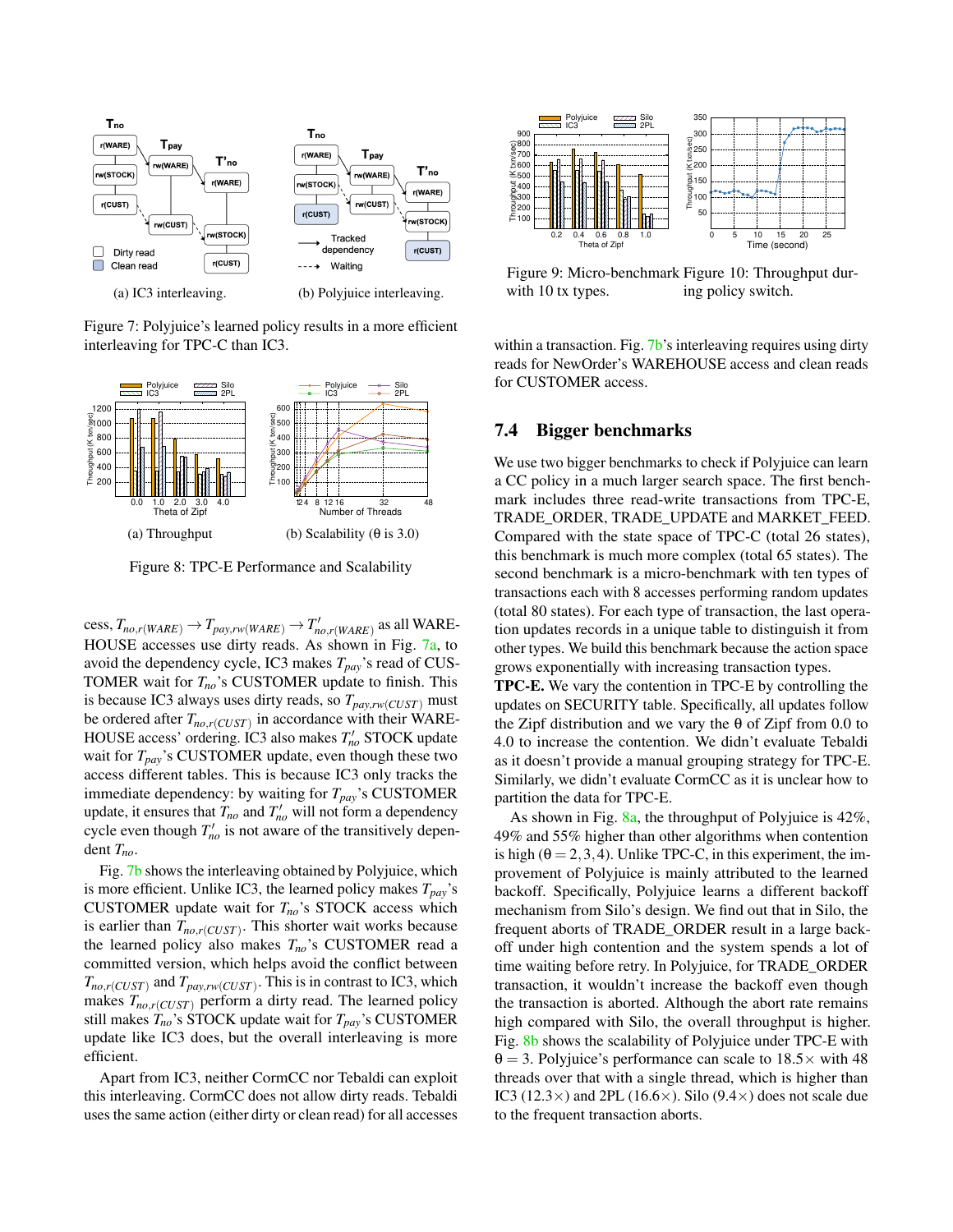<span id="page-11-2"></span>

Figure 11: Error rates of conflict rate

Microbenchmark with 10 Types of Transactions. For this benchmark, we change the access distribution of the first operation to vary the contention level. Specifically, we change the  $\theta$  of Zipf from 0.2 to 1.0 in the range of 4K. Other operations randomly update the records in the range of 10M, which results in little contention. Fig. [9](#page-10-2) shows the result, Polyjuice's throughput is at least 66% higher than other concurrency control mechanisms under high contention scenarios. This is because the learned policy pipelines the operations on some of the high-contention records while optimizing the waits for low-contention records.

### <span id="page-11-0"></span>7.5 Training

We have also implemented policy-gradient based RL training for the same workload. We initialize RL with an IC3-like policy to improve its training under this high contention workload. The initialization sets the parameters corresponding to IC3 actions with a high probability (in our case, 80%). The comparison result is shown in Fig. [5](#page-9-1) for TPC-C with 1 warehouse and 48 threads. The RL agent converges after around 100 iterations, but the throughput of the learned policy is only 178K TPS. In contrast, Polyjuice can learn a 309K TPS policy in 100 iterations. Our training runs on a single machine for now; each iteration takes 80 seconds, most of which are spent on evaluating policy performance.

### <span id="page-11-1"></span>7.6 Coping with real-world workloads

#### 7.6.1 Trace analysis

The trace. Our analysis is based on the trace of a real-world ecommerce website, downloaded from Kaggle [\[24\]](#page-14-10). The trace includes a log of requests sent to the web server, including the request time and several parameters. There are three types of requests: VIEW, for when a user views a product; CART, for when a user adds a product to the shopping cart; and PURCHASE, for when a user purchases a product. As VIEW corresponds to a read-only request, we only include the two types of read-write requests CART and PURCHASE in our analysis.

Workload predictability. For this analysis, we extract all the

logged requests from Oct. 7th 2019 to Apr. 26th 2020 (29 weeks). After removing 6 invalid days, there are 197 days in total. We only consider the peak-hour workload for each day, since there is no need to optimize settings when the database is under-utilized and its commit throughput is limited by the incoming request rate instead of the CC performance.

As proposed in  $\S$  [5.3,](#page-7-1) we predict tomorrow's peak workload characteristic to be the same as today's peak. How accurate is such a prediction? For our analysis, we characterize a workload by its contention level, which has the most effect on the learned policy. However, since the trace does not contain information on how long each request executes, we approximate the likelihood of contention by considering two requests to be in conflict with each other if they are sent by different users but operate on the same product id during some time window. We define *conflict*\_*rate* = *conflict*\_*requests*/*total*\_*requests* within *n* minutes. In our analysis, we set  $n = 5$  and split an hour into 12 intervals. We use the mean of the 12 conflict rates to represent the contention in this hour and pick the hour with the most requests as the peak workload in a day. We note that *conflict*\_*rate* is heavily influenced by the request rate; the bigger the request rate, the higher the measured conflict rate.

Fig. [11](#page-11-2) shows the error when predicting tomorrow's peak hour contention level using today's peak hour statistics. The error rate is calculated as *error*\_*rate* = *abs*((*tomorrow* − *today*)/*today*). The smaller the *error*\_*rate* is, the closer the next day's peak workload contention matches that of today. Fig. [11a](#page-11-2) shows the error rate of the conflict rates for all 196 days (except for the first day), and Fig. [11b](#page-11-2) shows the CDF of the error rates distribution. We can see that, there are only 3 days when the error rate of prediction is larger than 20%. After manually checking these 3 days, we find out that they are due to a significantly higher or lower request rate, which affects the conflict rate.

We also analyze how frequently one needs to retrain. As suggested in  $\S$  [5.3,](#page-7-1) we assume retraining is deferred until the predicted conflict rate differs from the one used for training the current policy by 15%. For the trace analyzed, we only need to retrain 15 times to cover a period of 196 days.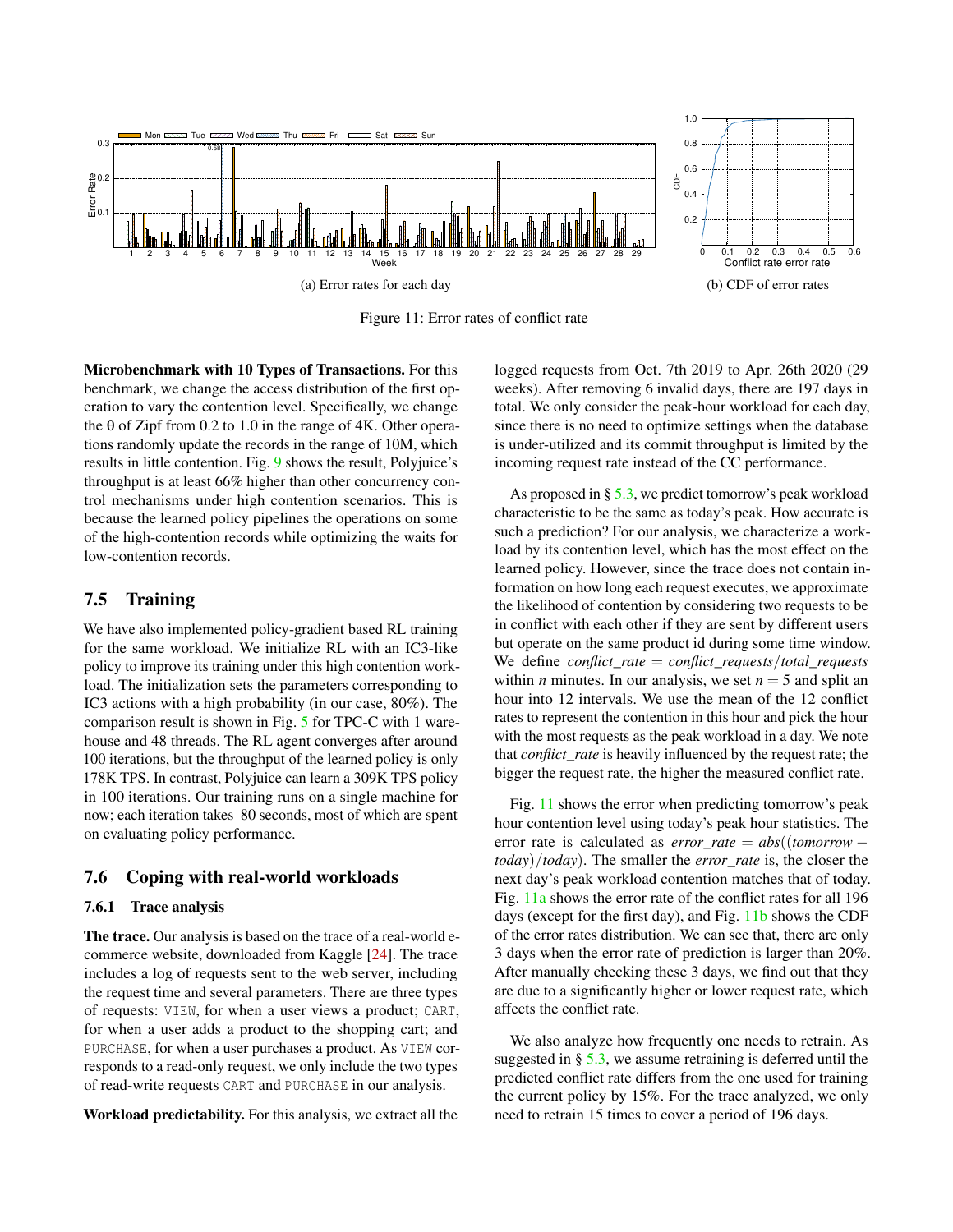<span id="page-12-0"></span>

Figure 12: Throughput under different workloads

#### 7.6.2 Cost of policy switching

We evaluate the cost of switching the policy in terms of: 1) how long it takes to fully switch the policy 2) whether commit throughput is affected by policy switching. The result is shown in Fig. [10.](#page-10-2) We run the TPC-C 1 warehouse workload with 48 threads, and plot the throughput for each second. At the beginning, we run the workload with the OCC policy. Starting in the 15th second, we switch the policy to the one optimized for 1 warehouse. The result shows that it takes about 3 seconds to fully switch to a new policy, and switching does not negatively impact performance. In fact, because we are switching to a better policy, the performance quickly improves during switching.

#### 7.6.3 Running a policy trained on a different workload

We also study what happens if the workload optimized by the policy differs from the one actually being executed. For these TPC-C experiments, we use fixed learned policies and measure their performance under various workloads that are different from those used in training.

In the first set of experiments, we use two fixed policies, which are trained using 48 threads on 1 warehouse or 4 warehouses. Fig.  $12a$  shows the performance of fixed policies as we vary the number of warehouses, compared to existing algorithms and Polyjuice when it is always trained on the correct workload. If the evaluation workload is different from the workload used for training, the fixed policies can

be sub-optimal. For example, the performance of Polyjuice (1-warehouse) is 71% of Silo under 48 warehouses. However, the performance differences between fixed and optimal policies are small when the evaluation workload is not too far off from the training workload.

In the second set of experiments, we use fixed policies trained on 1 warehouse using 48 or 16 threads. Fig. [12b](#page-12-0) shows the performance of fixed policies as we vary the number of threads. The results are similar, in that a trained policy is fairly robust to training and evaluation workload mismatch.

## 8 Related Work

Concurrency control. We can categorize recent CC works according to their design choices. 1) Scheduling based CC: IC3 [\[61\]](#page-16-0), Callas [\[66\]](#page-16-4), DPR [\[41\]](#page-15-2) and RoCoCo [\[42\]](#page-15-3) allow ongoing transactions to expose their writes and track dependencies at runtime, then schedule the read/write operations according to the tracked dependencies. Ding et al. [\[11\]](#page-14-11) schedules read operation after conflicting transaction's commits to avoid aborts for OCC protocol. 2) Deterministic databases: Granola [\[7\]](#page-14-2), Deterministic CC [\[15,](#page-14-12)[47,](#page-15-11)[48,](#page-15-12)[56\]](#page-16-11) and Eris [\[32\]](#page-15-13) schedule a transaction's execution according to a predetermined order. PWV [\[14\]](#page-14-13) adds early write visibility to the deterministic CC to further improve the performance. 3) Changing the validation algorithm to avoid unnecessary aborts: TicToc [\[69\]](#page-16-7) avoids unnecessary aborts by using logical timestamps for validation. BCC [\[71\]](#page-17-0) changes the validation phase by detect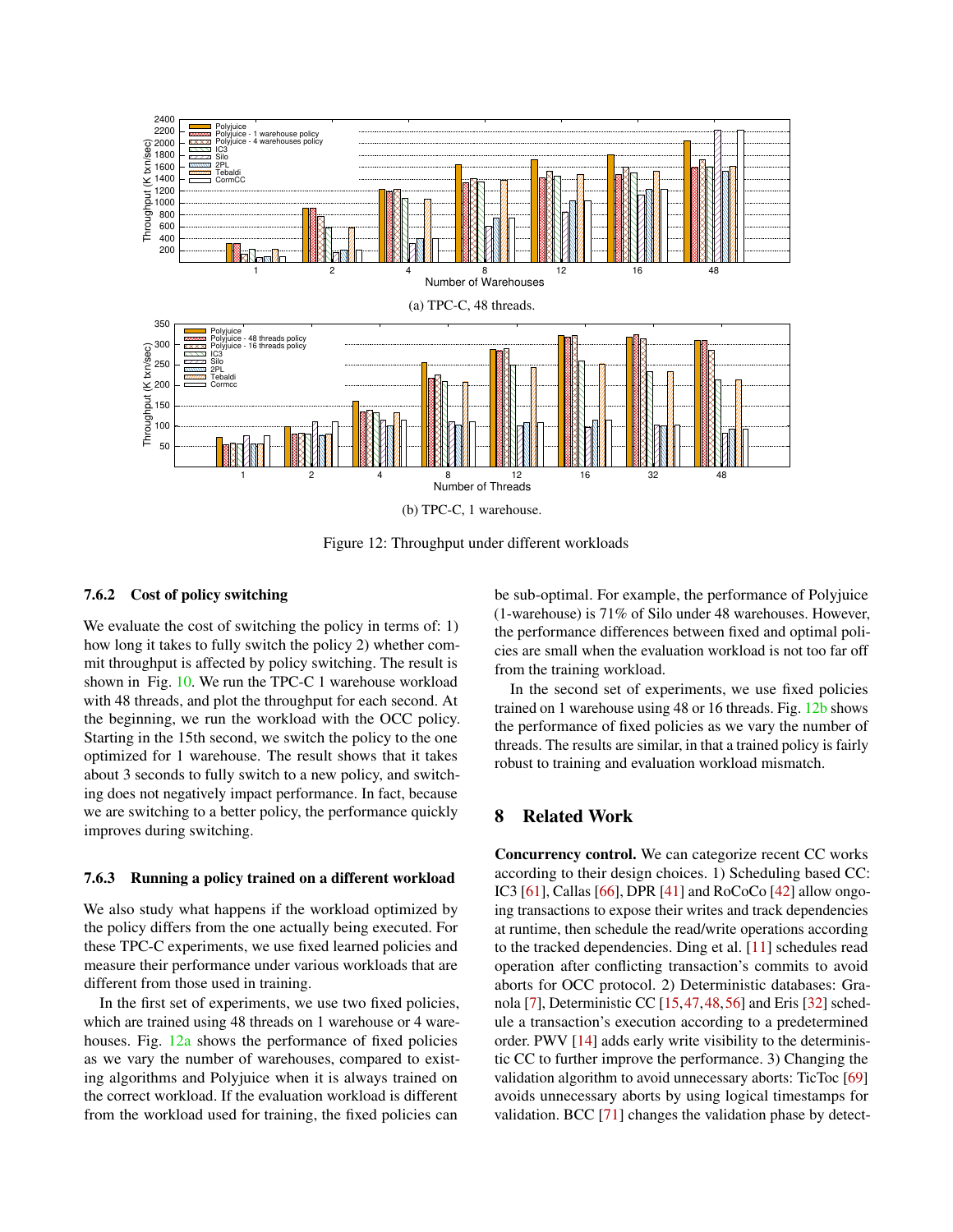ing a special pattern. 4) Partially rolling back to reduce the abort cost [\[64\]](#page-16-14).

In addition, there are a number of works applying MVCC into their systems. Bohm [\[13\]](#page-14-3) combines the MVCC with deterministic CC to achieve non-blocking operations. Cicada [\[33\]](#page-15-14) uses logical timestamps with MVCC to increase the possibility of constructing safe interleavings. Obladi [\[8\]](#page-14-14) integrates MVCC on top of ORAM to provide security along with high performance.

All above CC protocols leverage a fixed set of design choices. Compared to them, Polyjuice is able to adapt the design choices according to the characteristics of a given work-load. Some work [\[43,](#page-15-15) [54,](#page-16-15) [73\]](#page-17-1) focus on distributed databases, which must do replication in addition to concurrency control. They propose new algorithms to handle inconsistent orderings in both concurrency control and replication.

Hybrid concurrency control. There are existing works that combine multiple concurrency control mechanisms for better performance. MOCC [\[60\]](#page-16-6) develops a specific algorithm to combine OCC and 2PL for high-contention workloads. Sundial [\[70\]](#page-16-8) proposes a new hybrid CC algorithm based on 2PL and OCC with logical timestamps. CormCC [\[55\]](#page-16-2) proposes a more general hybrid method by formalizing all CC into four phases. Each operation can use any CC's policy as long as all CCs perform each phase according to the same order. Tebaldi [\[53\]](#page-16-3) groups transactions and assigns different CC protocols to each group. However, existing algorithms are either specific for combining OCC or 2PL, or need programmers to provide heuristics to choose the execution policy for each operation. Compared to them, Polyjuice is able to automatically adapt the policy for each operation according to the workload. Learned systems. Many system optimizations can be done by machine learning models trained from historical data. In the area of databases, examples include cardinality estimation [\[25,](#page-14-15) [29,](#page-15-16) [45,](#page-15-17) [63\]](#page-16-16), join order planning [\[27,](#page-14-16) [37,](#page-15-18) [44\]](#page-15-19) and configuration tuning [\[58\]](#page-16-17). Besides databases, works have been done to improve buffer management systems [\[4\]](#page-14-17), sorting algorithms [\[74\]](#page-17-2), memory page prefetching [\[19,](#page-14-18)[72\]](#page-17-3) and memory control [\[21\]](#page-14-19), task scheduling [\[26\]](#page-14-20), CPU scheduling [\[51\]](#page-16-18), locking priority [\[12\]](#page-14-21) and cache replacement [\[52\]](#page-16-19). Although these works try to leverage machine learning to make systems selfaware, but none of them targets on the concurrency control. Thus, they have different model design from Polyjuice.

### <span id="page-13-2"></span>9 Discussion

As a first attempt on learnable CC, Polyjuice has limitations, some of which we hope to address in the future.

Not suitable for rapidly changing workloads. In our experience, training takes on the order of several hundred seconds. Thus, Polyjuice is not suitable for scenarios in which workload changes quicker than every few minutes.

Inaccurate workload emulation. Training reissues executed transactions with their logged inputs. However, since transaction interleavings during training differ from that of the original execution, a transaction's outputs also differ. Polyjuice works only if such emulation inaccuracies do not significantly affect the workload access pattern.

**Large state space.** Polyjuice represents  $a^s$  potential policies in a table format, where *s* is the number of different states and *a* is the number of different actions per state. As the number of transactions and the number of accesses in each transaction increase in the workload, both *s* and *a* increase. The resulting much enlarged search space will make training via EA less effective. One potential solution is to follow the breakthrough of deep reinforcement learning, and use a function approximator like a deep neural network to approximate the policy table with parameters far fewer than the number of table cells. It is a well-known challenge to make deep RL work effectively.

More expressive policy space. There are several interesting directions to expand the policy space, such as supporting multi-version databases, explicit CPU scheduling of execution, fine-grained instead of binary contention levels.

Weaker and mixed isolation levels. Polyjuice currently only guarantees serializability. Some applications can work with weaker or mixed isolation levels [\[9,](#page-14-22) [23,](#page-14-23) [34,](#page-15-20) [38,](#page-15-21) [65\]](#page-16-20). It is an interesting extension to generalize to these scenarios.

### Acknowledgements

Chien-chin Huang and Minjie Wang contributed valuable ideas in the early stage of this project. We thank the anonymous reviewers for the valuable comments. We are especially grateful to our shepherd, Deniz Altınbüken, for helping improve the paper's presentation. Jiachen Wang, Huan Wang, Zhaoguo Wang and Haibo Chen were supported by National Key Research and Development Program of China (No. 2020AAA0108500), National Natural Science Foundation of China (No. 61902242), and the HighTech Support Program from Shanghai Committee of Science and Technology (No. 20ZR1428100). Ding Ding, Conrad Christensen, and Jinyang Li were supported by NSF grant 1816717, and a gift from NVIDIA and AMD. Zhaoguo Wang (zhaoguowang@sjtu.edu.cn) and Jinyang Li (jinyang@cs.nyu.edu) are the corresponding authors.

### References

- <span id="page-13-0"></span>[1] Atul Adya. Weak consistency: A generalized theory and optimistic implementations for distributed transactions. *Ph.D. Thesis*, 1999.
- <span id="page-13-1"></span>[2] P. A. Bernstein and N. Goodman. Concurrency control in distributed database systems. *Computing Surveys*, 13(2), 1981.
- <span id="page-13-3"></span>[3] Han Cai, Ligeng Zhu, and Song Han. Proxylessnas: Direct neural architecture search on target task and hard-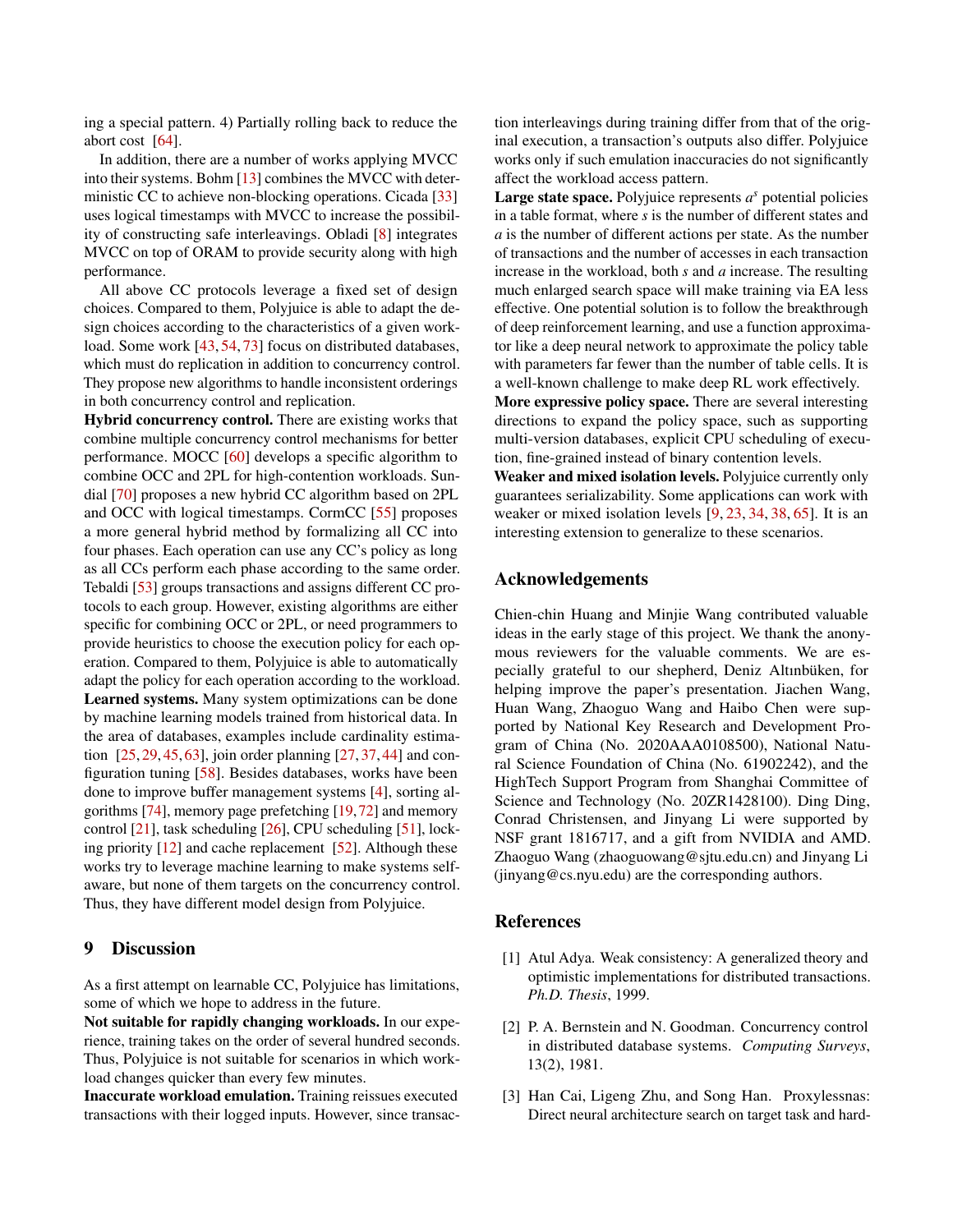ware. In *International Conference on Learning Representations (ICLR)*, 2019.

- <span id="page-14-17"></span>[4] Xinyun Chen. Deepbm: A deep learning-based dynamic page replacement policy.
- <span id="page-14-8"></span>[5] The Transaction Processing Council. TPC-C Benchmark. <http://www.tpc.org/tpcc/>.
- <span id="page-14-9"></span>[6] The Transaction Processing Council. TPC-E Benchmark. <http://www.tpc.org/tpce/>.
- <span id="page-14-2"></span>[7] James Cowling and Barbara Liskov. Granola: lowoverhead distributed transaction coordination. In *Presented as part of the 2012* {*USENIX*} *Annual Technical Conference (*{*USENIX*}{*ATC*} *12)*, pages 223–235, 2012.
- <span id="page-14-14"></span>[8] Natacha Crooks, Matthew Burke, Ethan Cecchetti, Sitar Harel, Rachit Agarwal, and Lorenzo Alvisi. Obladi: Oblivious serializable transactions in the cloud. In *13th* {*USENIX*} *Symposium on Operating Systems Design and Implementation (*{*OSDI*} *18)*, pages 727–743, 2018.
- <span id="page-14-22"></span>[9] Natacha Crooks, Youer Pu, Nancy Estrada, Trinabh Gupta, Lorenzo Alvisi, and Allen Clement. Tardis: A branch-and-merge approach to weak consistency. In *Proceedings of the 2016 International Conference on Management of Data*, pages 1615–1628, 2016.
- <span id="page-14-5"></span>[10] Lawrence Davis. Handbook of genetic algorithms. 1991.
- <span id="page-14-11"></span>[11] Bailu Ding, Lucja Kot, and Johannes Gehrke. Improving optimistic concurrency control through transaction batching and operation reordering. *Proceedings of the VLDB Endowment*, 12(2):169–182, 2018.
- <span id="page-14-21"></span>[12] Jonathan Eastep, David Wingate, Marco D Santambrogio, and Anant Agarwal. Smartlocks: lock acquisition scheduling for self-aware synchronization. In *Proceedings of the 7th international conference on Autonomic computing*, pages 215–224, 2010.
- <span id="page-14-3"></span>[13] Jose M Faleiro and Daniel J Abadi. Rethinking serializable multiversion concurrency control. In *VLDB*, 2014.
- <span id="page-14-13"></span>[14] Jose M Faleiro, Daniel J Abadi, and Joseph M Hellerstein. High performance transactions via early write visibility. *Proceedings of the VLDB Endowment*, 10(5):613– 624, 2017.
- <span id="page-14-12"></span>[15] Jose M Faleiro, Alexander Thomson, and Daniel J Abadi. Lazy evaluation of transactions in database systems. In *Proceedings of the 2014 ACM SIGMOD international conference on Management of data*, pages 15–26, 2014.
- <span id="page-14-6"></span>[16] David E Goldberg and John H Holland. Genetic algorithms and machine learning. *Machine learning*, 3(2), 1988.
- <span id="page-14-1"></span>[17] J. N. Gray, R. A Lorie, and G. R. Putzolu. Granularity of locks in a shared data base. In *VLDB*, 1975.
- <span id="page-14-0"></span>[18] Jim Gray and Andreas Reuter. *Transaction Processing: Concepts and Techniques*. Morgan Kaufmann, 1992.
- <span id="page-14-18"></span>[19] Milad Hashemi, Kevin Swersky, Jamie A Smith, Grant Ayers, Heiner Litz, Jichuan Chang, Christos Kozyrakis, and Parthasarathy Ranganathan. Learning memory access patterns. *arXiv preprint arXiv:1803.02329*, 2018.
- <span id="page-14-7"></span>[20] John Henry Holland et al. *Adaptation in natural and artificial systems: an introductory analysis with applications to biology, control, and artificial intelligence*. MIT press, 1992.
- <span id="page-14-19"></span>[21] Engin Ipek, Onur Mutlu, José F Martínez, and Rich Caruana. Self-optimizing memory controllers: A reinforcement learning approach. In *ACM SIGARCH Computer Architecture News*, volume 36, pages 39–50. IEEE Computer Society, 2008.
- <span id="page-14-4"></span>[22] Nathan Jay, Noga Rotman, Brighten Godfrey, Michael Schapira, and Aviv Tamar. A deep reinforcement learning perspective on internet congestion control. In *International Conference on Machine Learning*, pages 3050–3059, 2019.
- <span id="page-14-23"></span>[23] Gowtham Kaki, Kartik Nagar, Mahsa Najafzadeh, and Suresh Jagannathan. Alone together: Compositional reasoning and inference for weak isolation. In *45th Symposium on Principles of Programming Languages (POPL)*, 2018.
- <span id="page-14-10"></span>[24] Michael Kechinov. ecommerce behavior data from multi category store. [https://www.kaggle.com/mkechinov/](https://www.kaggle.com/mkechinov/ecommerce-behavior-data-from-multi-category-store) [ecommerce-behavior-data-from-multi-category-store](https://www.kaggle.com/mkechinov/ecommerce-behavior-data-from-multi-category-store).
- <span id="page-14-15"></span>[25] Andreas Kipf, Thomas Kipf, Bernhard Radke, Viktor Leis, Peter Boncz, and Alfons Kemper. Learned cardinalities: Estimating correlated joins with deep learning. *arXiv preprint arXiv:1809.00677*, 2018.
- <span id="page-14-20"></span>[26] Tim Kraska, Mohammad Alizadeh, Alex Beutel, E Chi, Jialin Ding, Ani Kristo, Guillaume Leclerc, Samuel Madden, Hongzi Mao, and Vikram Nathan. Sagedb: A learned database system. CIDR, 2019.
- <span id="page-14-16"></span>[27] Sanjay Krishnan, Zongheng Yang, Ken Goldberg, Joseph Hellerstein, and Ion Stoica. Learning to optimize join queries with deep reinforcement learning. *arXiv preprint arXiv:1808.03196*, 2018.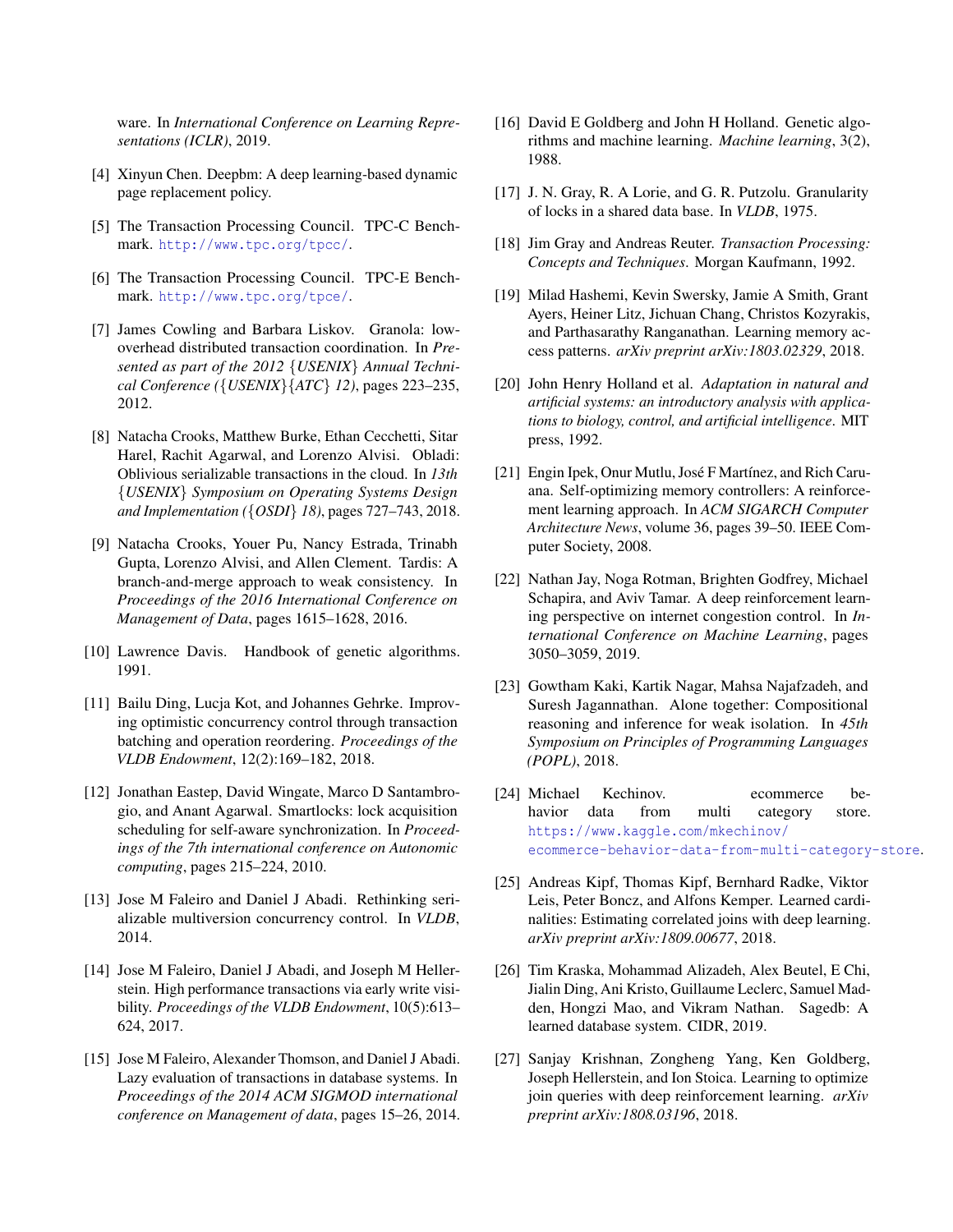- <span id="page-15-0"></span>[28] H. T. Kung and John Robinson. On optimistic methods for concurrency control. In *ACM Transactions on Database Systems (TODS)*, 1981.
- <span id="page-15-16"></span>[29] M Seetha Lakshmi and Shaoyu Zhou. Selectivity estimation in extensible databases-a neural network approach. In *Proceedings of the 24rd International Conference on Very Large Data Bases*, pages 623–627. Morgan Kaufmann Publishers Inc., 1998.
- <span id="page-15-4"></span>[30] Justin Levandoski, David Lomet, Sudipta Sengupta, Ryan Stutsman, and Rui Wang. High performance transactions in deuteronomy. In *Conference on Innovative Data Systems Research (CIDR)*, 2015.
- <span id="page-15-6"></span>[31] Jialin Li, Ellis Michael, and Dan Ports. Eris: Coordination-free consistent transactions using network multi-sequencing. In *SOSP*, 2017.
- <span id="page-15-13"></span>[32] Jialin Li, Ellis Michael, and Dan RK Ports. Eris: Coordination-free consistent transactions using innetwork concurrency control. In *Proceedings of the 26th Symposium on Operating Systems Principles*, pages 104–120, 2017.
- <span id="page-15-14"></span>[33] Hyeontaek Lim, Michael Kaminsky, and David G Andersen. Cicada: Dependably fast multi-core in-memory transactions. In *Proceedings of the 2017 ACM International Conference on Management of Data*, pages 21–35, 2017.
- <span id="page-15-20"></span>[34] Wyatt Lloyd, Michael J Freedman, Michael Kaminsky, and David G Andersen. Don't settle for eventual: scalable causal consistency for wide-area storage with cops. In *Proceedings of the Twenty-Third ACM Symposium on Operating Systems Principles*, pages 401–416, 2011.
- <span id="page-15-8"></span>[35] H. Mao, R. Netravali, and M. Alizadeh. Neural adaptive video streaming with pensieve. In *SIGCOMM*, 2017.
- <span id="page-15-7"></span>[36] H. Mao, M. Schwarzkopf, S. Venkatakrishnan, Z. Meng, and M. Alizadeh. Learning scheduling algorithms for data processing clusters. In *SIGCOMM*, 2019.
- <span id="page-15-18"></span>[37] Ryan Marcus and Olga Papaemmanouil. Deep reinforcement learning for join order enumeration. In *Proceedings of the First International Workshop on Exploiting Artificial Intelligence Techniques for Data Management*, page 3. ACM, 2018.
- <span id="page-15-21"></span>[38] Syed Akbar Mehdi, Cody Littley, Natacha Crooks, Lorenzo Alvisi, Nathan Bronson, and Wyatt Lloyd. I can't believe it's not causal! scalable causal consistency with no slowdown cascades. In *14th* {*USENIX*} *Symposium on Networked Systems Design and Implementation (*{*NSDI*} *17)*, pages 453–468, 2017.
- <span id="page-15-9"></span>[39] Azalia Mirhoseini, Anna Goldie, Hieu Pham, Benoit Steiner, Quoc V Le, and Jeff Dean. A hierarchical model for device placement. 2018.
- <span id="page-15-10"></span>[40] Azalia Mirhoseini, Hieu Pham, Quoc V. Le, Benoit Steiner, Rasmus Larsen, Yuefeng Zhou, Naveen Kumar, Mohammad Norouzi, Samy Bengio, and Jeff Dean. Device placement optimization with reinforcement learning. In *Proceedings of the 34th International Conference on Machine Learning - Volume 70*, ICML'17, pages 2430–2439. JMLR.org, 2017.
- <span id="page-15-2"></span>[41] Shuai Mu, Sebastian Angel, and Dennis Shasha. Deferred runtime pipelining for contentious multicore software transactions. In *Proceedings of the Fourteenth EuroSys Conference 2019*, pages 1–16, 2019.
- <span id="page-15-3"></span>[42] Shuai Mu, Yang Cui, Yang Zhang, Wyatt Lloyd, and Jinyang Li. Extracting more concurrency from distributed transactions. In *11th* {*USENIX*} *Symposium on Operating Systems Design and Implementation (*{*OSDI*} *14)*, pages 479–494, 2014.
- <span id="page-15-15"></span>[43] Shuai Mu, Lamont Nelson, Wyatt Lloyd, and Jinyang Li. Consolidating concurrency control and consensus for commits under conflicts. In *12th* {*USENIX*} *Symposium on Operating Systems Design and Implementation (*{*OSDI*} *16)*, pages 517–532, 2016.
- <span id="page-15-19"></span>[44] Jennifer Ortiz, Magdalena Balazinska, Johannes Gehrke, and S Sathiya Keerthi. Learning state representations for query optimization with deep reinforcement learning. In *Proceedings of the Second Workshop on Data Management for End-To-End Machine Learning*, page 4. ACM, 2018.
- <span id="page-15-17"></span>[45] Yongjoo Park, Shucheng Zhong, and Barzan Mozafari. Quicksel: Quick selectivity learning with mixture models. *arXiv preprint arXiv:1812.10568*, 2018.
- <span id="page-15-5"></span>[46] Dan Ports and Kevin Grittner. Serializable snapshot isolation in postgresql. In *VLDB*, 2012.
- <span id="page-15-11"></span>[47] Kun Ren, Jose M Faleiro, and Daniel J Abadi. Design principles for scaling multi-core oltp under high contention. In *Proceedings of the 2016 International Conference on Management of Data*, pages 1583–1598, 2016.
- <span id="page-15-12"></span>[48] Kun Ren, Dennis Li, and Daniel J Abadi. Slog: serializable, low-latency, geo-replicated transactions. *Proceedings of the VLDB Endowment*, 12(11):1747–1761, 2019.
- <span id="page-15-1"></span>[49] L. Sha, J.P. Lehoczky, and E.D. Jensen. Modular concurrency control and failure recovery. *IEEE transactions on Computers*, 37(2), 1988.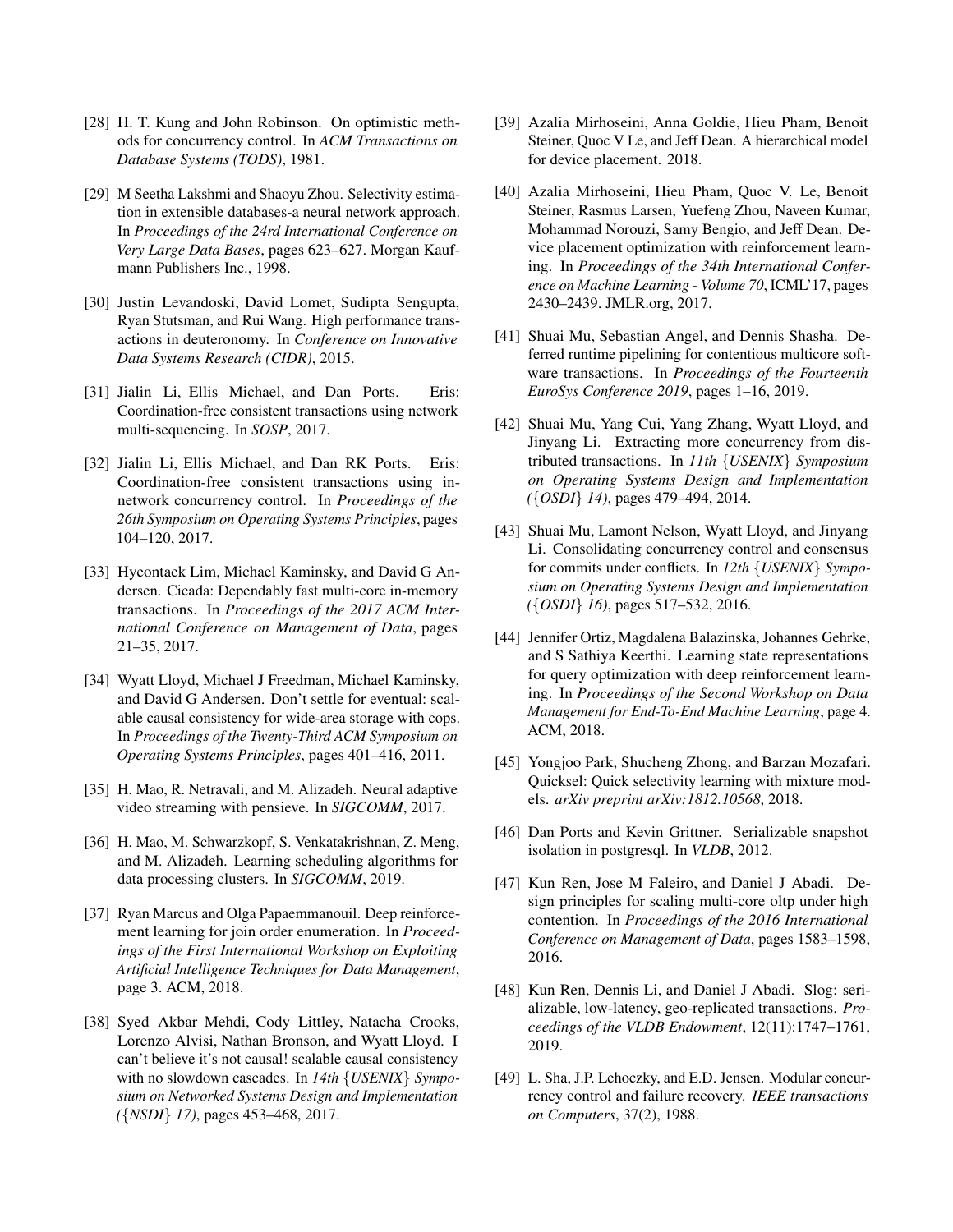- <span id="page-16-9"></span>[50] Dennis Shasha, Francois Llirbat, Eric Simon, and Patrick Valduriez. Transaction chopping: Algorithms and performance studies. *ACM Transactions on Database Systems (TODS)*, 20(3), 1995.
- <span id="page-16-18"></span>[51] Yangjun Sheng, Anthony Tomasic, Tieying Sheng, and Andrew Pavlo. Scheduling oltp transactions via machine learning. *arXiv preprint arXiv:1903.02990*, 2019.
- <span id="page-16-19"></span>[52] Zhenyu Song, Daniel S Berger, Kai Li, and Wyatt Lloyd. Learning relaxed belady for content distribution network caching. In *17th* {*USENIX*} *Symposium on Networked Systems Design and Implementation (*{*NSDI*} *20)*, pages 529–544, 2020.
- <span id="page-16-3"></span>[53] Chunzhi Su, Natacha Crooks, Cong Ding, Lorenzo Alvisi, and Chao Xie. Bringing modular concurrency control to the next level. In *Proceedings of the 2017 ACM International Conference on Management of Data*, pages 283–297, 2017.
- <span id="page-16-15"></span>[54] Adriana Szekeres, Michael Whittaker, Jialin Li, Naveen Kr Sharma, Arvind Krishnamurthy, Dan RK Ports, and Irene Zhang. Meerkat: multicore-scalable replicated transactions following the zero-coordination principle. In *Proceedings of the Fifteenth European Conference on Computer Systems*, pages 1–14, 2020.
- <span id="page-16-2"></span>[55] Dixin Tang and Aaron J Elmore. Toward coordinationfree and reconfigurable mixed concurrency control. In *2018* {*USENIX*} *Annual Technical Conference (*{*USENIX*}{*ATC*} *18)*, pages 809–822, 2018.
- <span id="page-16-11"></span>[56] Alexander Thomson, Thaddeus Diamond, Shu-Chun Weng, Kun Ren, Philip Shao, and Daniel J Abadi. Calvin: fast distributed transactions for partitioned database systems. In *Proceedings of the 2012 ACM SIGMOD International Conference on Management of Data*, pages 1–12, 2012.
- <span id="page-16-5"></span>[57] S. Tu, W. Zheng, E. Kohler, B. Liskov, and S. Madden. Speedy transactions in multicore in-memory databases. In *SOSP*, 2013.
- <span id="page-16-17"></span>[58] Dana Van Aken, Andrew Pavlo, Geoffrey J Gordon, and Bohan Zhang. Automatic database management system tuning through large-scale machine learning. In *Proceedings of the 2017 ACM International Conference on Management of Data*, pages 1009–1024. ACM, 2017.
- <span id="page-16-12"></span>[59] Jiachen Wang, Ding Ding, Huan Wang, Conrad Christensen, Zhaoguo Wang, Haibo Chen, and Jinyang Li. Polyjuice: High-performance transactions via learned concurrency control, 2021.
- <span id="page-16-6"></span>[60] Tianzheng Wang and Hideaki Kimura. Mostlyoptimistic concurrency control for highly contended dynamic workloads on a thousand cores (extended version).

*Hewlett Packard Labs Technical Report HPE-2016*, 58, 2016.

- <span id="page-16-0"></span>[61] Zhaoguo Wang, Shuai Mu, Yang Cui, Han Yi, Haibo Chen, and Jinyang Li. Scaling multicore databases via constrained parallel execution. In *Proceedings of the 2016 International Conference on Management of Data*, pages 1643–1658, 2016.
- <span id="page-16-13"></span>[62] Ronald Williams. Simple statistical gradient-following algorithms for connectionist reinforcement learning. *Machine Learning*, 8, 1992.
- <span id="page-16-16"></span>[63] Chenggang Wu, Alekh Jindal, Saeed Amizadeh, Hiren Patel, Wangchao Le, Shi Qiao, and Sriram Rao. Towards a learning optimizer for shared clouds. In *Proceedings of the 45th International Conference on Very Large Data Bases (VLDB), page to appear*, 2019.
- <span id="page-16-14"></span>[64] Yingjun Wu, Chee-Yong Chan, and Kian-Lee Tan. Transaction healing: Scaling optimistic concurrency control on multicores. In *Proceedings of the 2016 International Conference on Management of Data*, pages 1689–1704, 2016.
- <span id="page-16-20"></span>[65] Chao Xie, Chunzhi Su, Manos Kapritsos, Yang Wang, Navid Yaghmazadeh, Lorenzo Alvisi, and Prince Mahajan. Salt: Combining {ACID} and {BASE} in a distributed database. In *11th* {*USENIX*} *Symposium on Operating Systems Design and Implementation (*{*OSDI*} *14)*, pages 495–509, 2014.
- <span id="page-16-4"></span>[66] Chao Xie, Chunzhi Su, Cody Littley, Lorenzo Alvisi, Manos Kapritsos, and Yang Wang. High-performance acid via modular concurrency control. In *Proceedings of the 25th Symposium on Operating Systems Principles*, pages 279–294, 2015.
- <span id="page-16-10"></span>[67] Maysam Yabandeh and Daniel Gómez Ferro. A critique of snapshot isolation. 2012.
- <span id="page-16-1"></span>[68] Xiangyao Yu, George Bezerra, Andrew Pavlo, Srinivas Devadas, and Michael Stonebraker. Staring into the abyss: An evaluation of concurrency control with one thousand cores. In *PVLDB*, 2014.
- <span id="page-16-7"></span>[69] Xiangyao Yu, Andrew Pavlo, Daniel Sanchez, and Srinivas Devadas. Tictoc: Time traveling optimistic concurrency control. In *Proceedings of the 2016 International Conference on Management of Data*, pages 1629–1642, 2016.
- <span id="page-16-8"></span>[70] Xiangyao Yu, Yu Xia, Andrew Pavlo, Daniel Sanchez, Larry Rudolph, and Srinivas Devadas. Sundial: Harmonizing concurrency control and caching in a distributed oltp database management system. In *PVLDB*, 2018.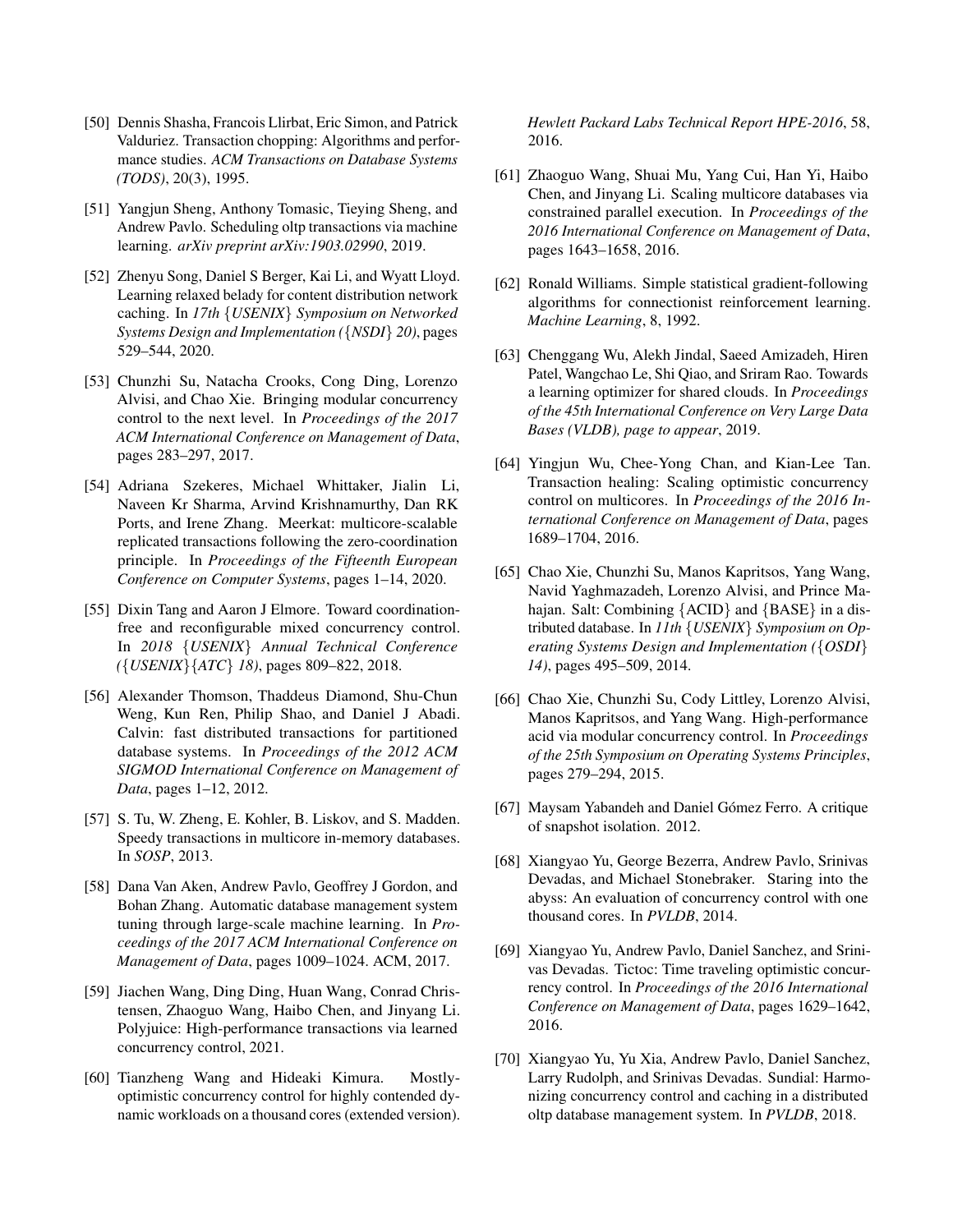- <span id="page-17-0"></span>[71] Yuan Yuan, Kaibo Wang, Rubao Lee, Xiaoning Ding, Jing Xing, Spyros Blanas, and Xiaodong Zhang. Bcc: reducing false aborts in optimistic concurrency control with low cost for in-memory databases. *Proceedings of the VLDB Endowment*, 9(6):504–515, 2016.
- <span id="page-17-3"></span>[72] Yuan Zeng and Xiaochen Guo. Long short term memory based hardware prefetcher: a case study. In *Proceedings of the International Symposium on Memory Systems*, pages 305–311. ACM, 2017.
- <span id="page-17-1"></span>[73] Irene Zhang, Naveen Kr Sharma, Adriana Szekeres, Arvind Krishnamurthy, and Dan RK Ports. Building consistent transactions with inconsistent replication. *ACM Transactions on Computer Systems (TOCS)*, 35(4):1–37, 2018.
- <span id="page-17-2"></span>[74] Hanqing Zhao and Yuehan Luo. An *o*(*n*) sorting algorithm: Machine learning sorting. *arXiv preprint arXiv:1805.04272*, 2018.